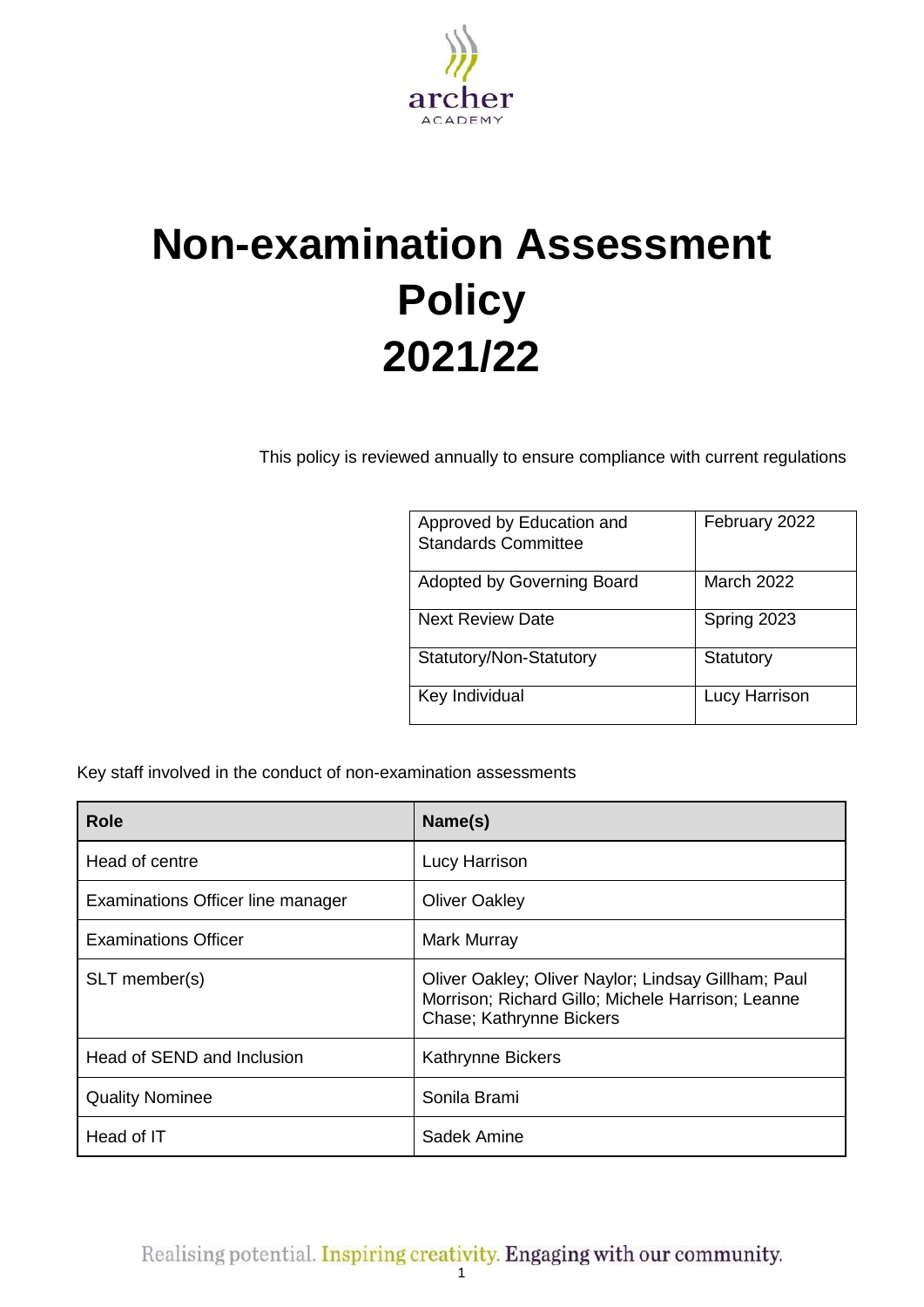

# **Contents**

| Procedures for planning and managing non-examination assessments identifying staff roles and |  |
|----------------------------------------------------------------------------------------------|--|
|                                                                                              |  |
|                                                                                              |  |
|                                                                                              |  |
|                                                                                              |  |
|                                                                                              |  |
|                                                                                              |  |
|                                                                                              |  |
|                                                                                              |  |
|                                                                                              |  |
|                                                                                              |  |
|                                                                                              |  |
|                                                                                              |  |
|                                                                                              |  |
|                                                                                              |  |
|                                                                                              |  |
|                                                                                              |  |
|                                                                                              |  |
|                                                                                              |  |
|                                                                                              |  |
|                                                                                              |  |
|                                                                                              |  |
|                                                                                              |  |
|                                                                                              |  |
|                                                                                              |  |
| Spoken Language Endorsement for GCSE English Language specifications designed for use in     |  |
|                                                                                              |  |
| Management of issues and potential risks associated with non-examination assessments 16      |  |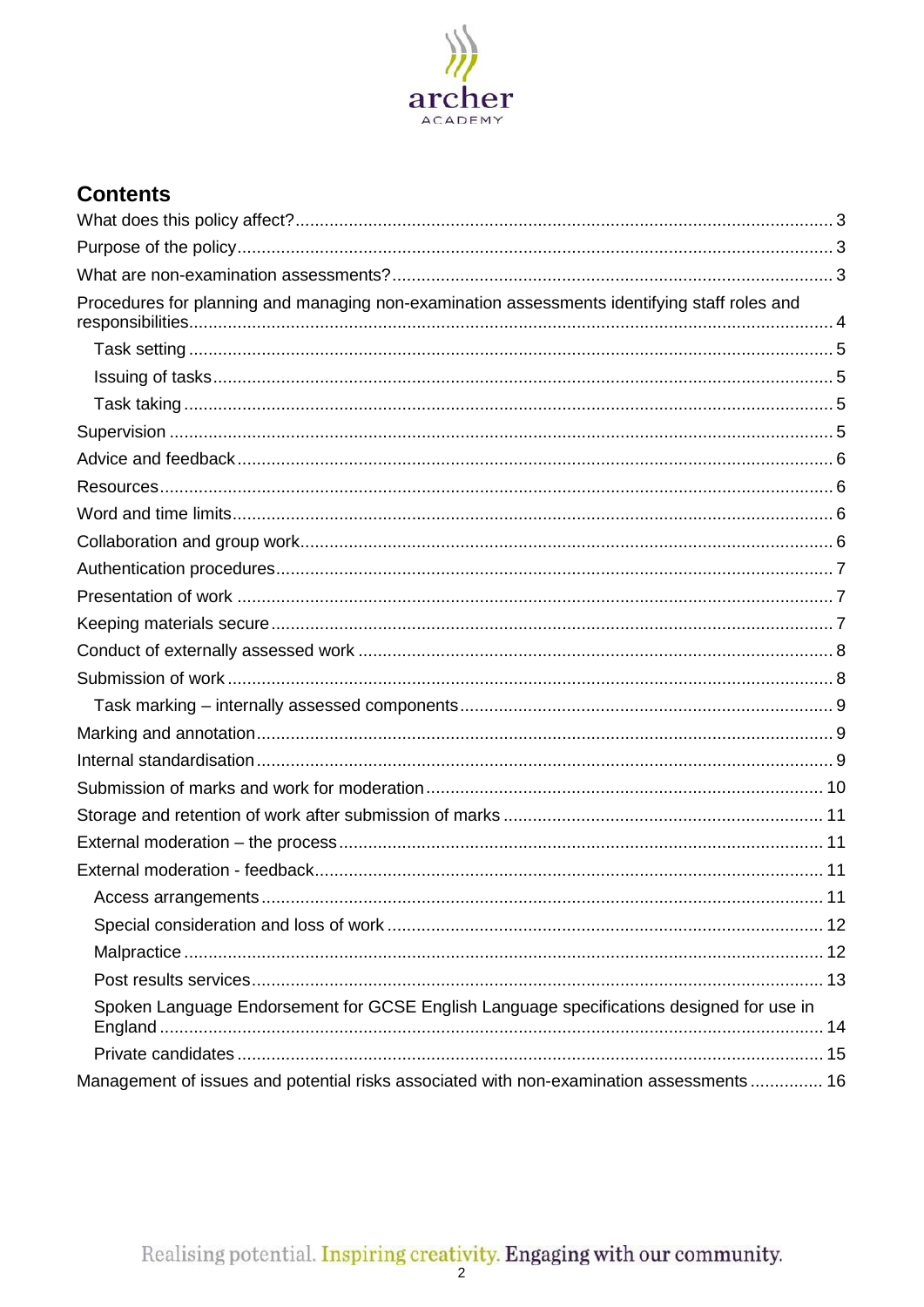

# <span id="page-2-0"></span>**What does this policy affect?**

This policy affects the delivery of subjects of GCE and GCSE qualifications which contain a component(s) of non-examination assessment.

The regulators' definition of an examination is very narrow. In effect, any type of assessment that is not:

- set by an awarding body
- designed to be taken simultaneously by all relevant candidates at a time determined by the awarding body, and
- taken under conditions specified by the awarding body (including conditions relating to the supervision of candidates during the assessment and the duration of the assessment)

is classified as non-examination assessment (NEA).

'NEA' therefore includes, but is not limited to, internal assessment. Externally marked and/or externally set practical examinations taken at different times across centres are classified as 'NEA'. (JCQ's **Instructions for conducting non-examination assessments**, Foreword)

This publication is further referred to in this policy as [NEA](http://www.jcq.org.uk/exams-office/non-examination-assessments)

# <span id="page-2-1"></span>**Purpose of the policy**

The purpose of this policy, as defined by JCQ, is to

- cover procedures for planning and managing non-examination assessments
- $\blacktriangleright$  define staff roles and responsibilities with respect to non-examination assessments
- manage risks associated with non-examination assessments

This policy covers all types of non-examination assessment.[\[NEA](http://www.jcq.org.uk/exams-office/non-examination-assessments) 1]

Where we discuss the Head of SEND and Inclusion, this refers to the Head of SEND and Inclusion or an appropriate delegated member of staff.

## <span id="page-2-2"></span>**What are non-examination assessments?**

This is explained in NEA

*"Non-examination assessments measure subject-specific knowledge and skills that cannot be tested by timed written papers.* 

*There are three assessment stages and rules which apply to each stage. These rules often vary across subjects. The stages are:* 

- *task setting;*
- *task taking;*
- *task marking."* [\[NEA](http://www.jcq.org.uk/exams-office/non-examination-assessments) 1]

Realising potential. Inspiring creativity. Engaging with our community.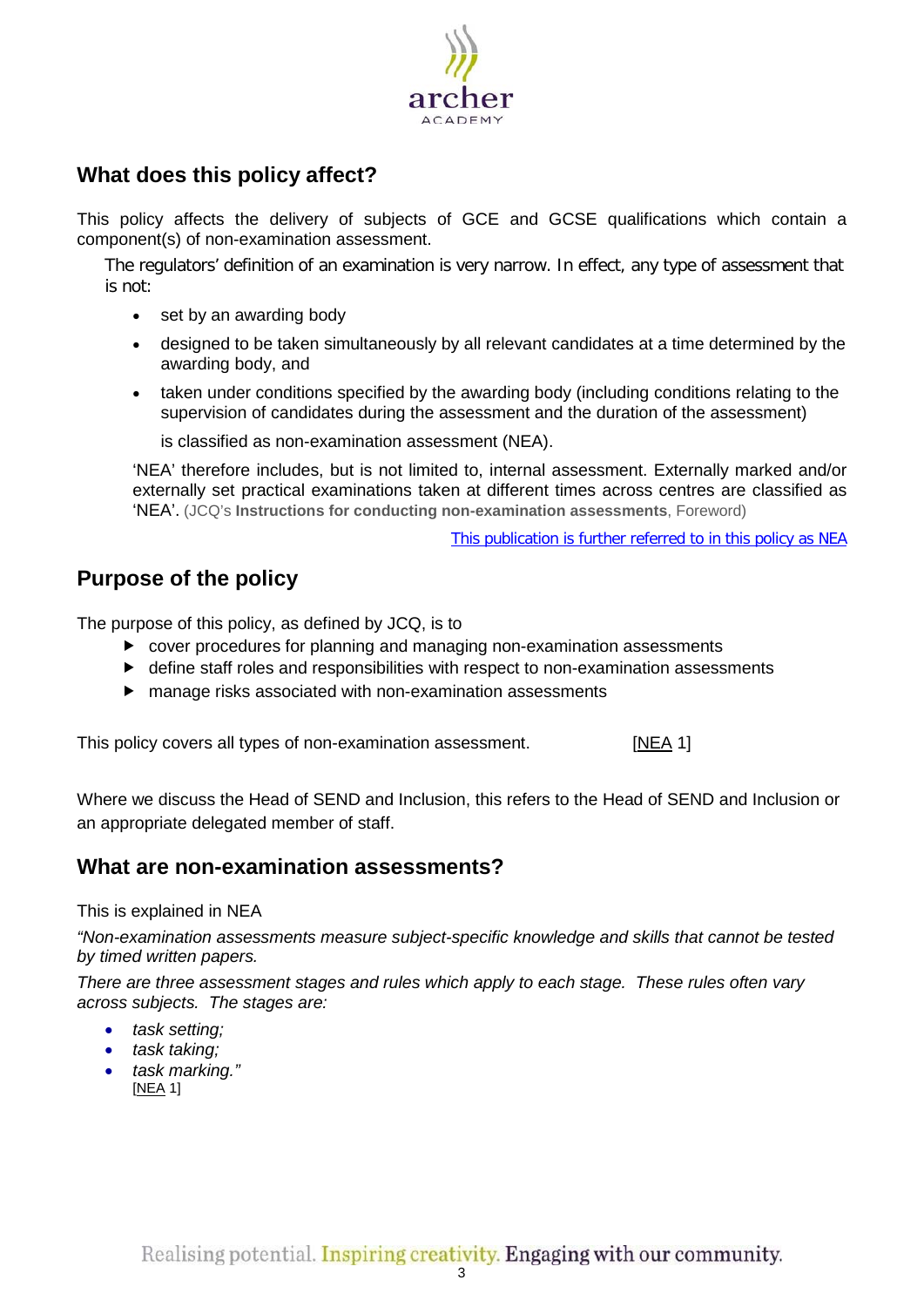

# <span id="page-3-0"></span>**Procedures for planning and managing non-examination assessments identifying staff roles and responsibilities**

The basic principles

## **Head of centre**

Returns an online 'Head of Centre declaration' at the time as part of the National Centre Number Register Annual Update to confirm awareness of and that relevant centre staff are adhering to the latest version of [NEA](http://www.jcq.org.uk/exams-office/non-examination-assessments)

- **EX EX ATTE:** ensures that the centre's NEA policy s fit for purpose
- ensures the centre's *internal appeals procedures* clearly detail the procedure to be followed by candidates (or their parents/carers) appealing against internal assessment decisions (centre assessed marks) and requesting a review of the centre's marking

**Senior leaders** ensure the correct conduct of non-examination assessments (including endorsements) which comply with [NEA](http://www.jcq.org.uk/exams-office/non-examination-assessments) and awarding body subject-specific instructions

 ensure the centre-wide calendar records assessment schedules by the start of the academic year

## **Internal Quality Assurance (IQA) lead/Lead Internal Verifier (IV)**

- confirms with subject heads that appropriate awarding body forms and templates for nonexamination assessments (including endorsements) are used by teachers and candidates
- ensures appropriate procedures are in place to internally standardise/verify the marks awarded by subject teachers in line with awarding body criteria
- ensures appropriate centre-devised templates are provided to capture/record relevant information given to candidates by subject teachers
- ensures appropriate centre-devised templates are provided to capture/record relevant information is received and understood by candidates
- where not provided by the awarding body, ensures a centre-devised template is provided for candidates to keep a detailed record of their own research, planning, resources etc

Please also refer to the IQA Policy for further information. Copies of our vocational policies and procedures are available to all staff in the Policies section of the T drive and are available on request.

## **Subject head/lead**

- ensures subject teachers understand their role and responsibilities within the non-examination assessment process
- ensures [NEA](http://www.jcq.org.uk/exams-office/non-examination-assessments) and relevant awarding body subject specific instructions are followed in relation to the conduct of non-examination assessments (including endorsements)
- works with the IQA lead/Lead IV to ensure appropriate procedures are followed to internally standardise/verify the marks awarded by subject teachers

- understands and complies with the general instructions as detailed in [NEA](http://www.jcq.org.uk/exams-office/non-examination-assessments)
- where these may also be provided by the awarding body, understands and complies with the awarding body's specification for conducting non-examination assessments, including any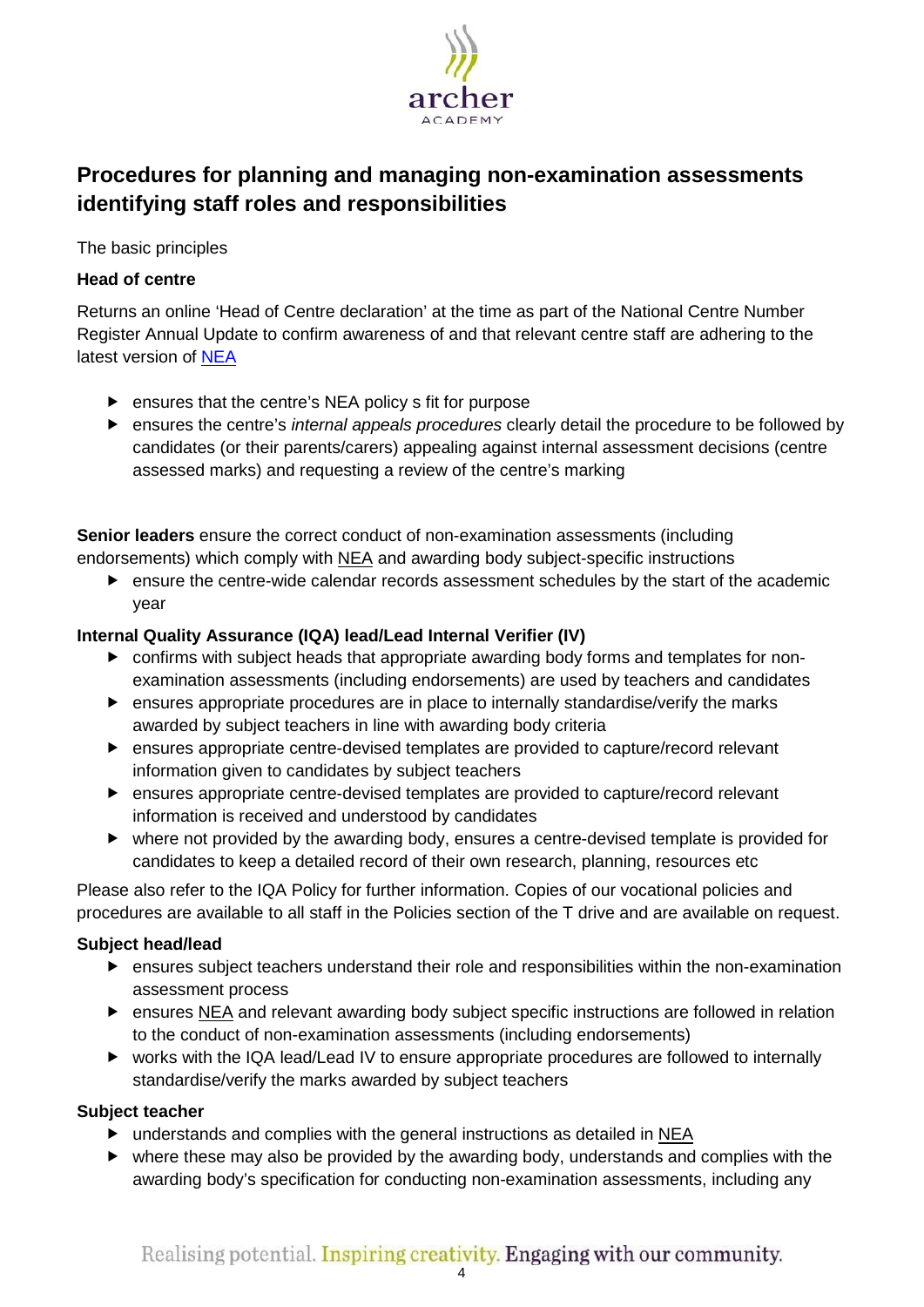

subject-specific instructions, teachers' notes or additional information on the awarding body's website

- marks internally assessed work to the criteria provided by the awarding body
- ensures the Examinations Officer is provided with relevant entry codes for subjects (whether the entry for the internally assessed component forms part of the overall entry code for the qualification or is made as a separate unit entry code) to the internal deadline for entries

## **Examinations Officer**

- signposts the annually updated JCQ publication *Instructions for conducting non-examination assessment*s to relevant centre staff
- ▶ carries out tasks where these may be applicable to the role in supporting the administration/management of non-examination assessment

## <span id="page-4-0"></span>**Task setting**

## **Subject teacher**

- ▶ Selects tasks to be undertaken where a number of comparable tasks are or designs tasks where this is permitted by criteria set out within the subject specification
- Makes candidates aware of the criteria used to assess their work

## <span id="page-4-1"></span>**Issuing of tasks**

## **Subject teacher**

- $\blacktriangleright$  determines when set tasks are issued by the awarding body
- $\blacktriangleright$  identifies date(s) when tasks should be taken by candidates
- accesses set tasks in sufficient time to allow planning, resourcing and teaching and ensures that materials are stored securely at all times
- $\blacktriangleright$  Ensures the correct task is issued to candidates

## <span id="page-4-2"></span>**Task taking**

## <span id="page-4-3"></span>**Supervision**

- checks the awarding body's subject-specific requirements ensuring candidates take tasks under the required conditions and supervision arrangements
- ensures there is sufficient supervision to enable the work of a candidate to be authenticated
- ensures there is sufficient supervision to ensure the work a candidate submits is their own
- $\blacktriangleright$  is confident where work may be completed outside of the centre without direct supervision, that the work produced is the candidate's own.
- where candidates may work in groups, keeps a record of each candidate's contribution and it must be possible to attribute assessable outcomes to individual candidates
- ensures candidates understand and comply with the regulations in relevant JCQ documents *Information for candidates*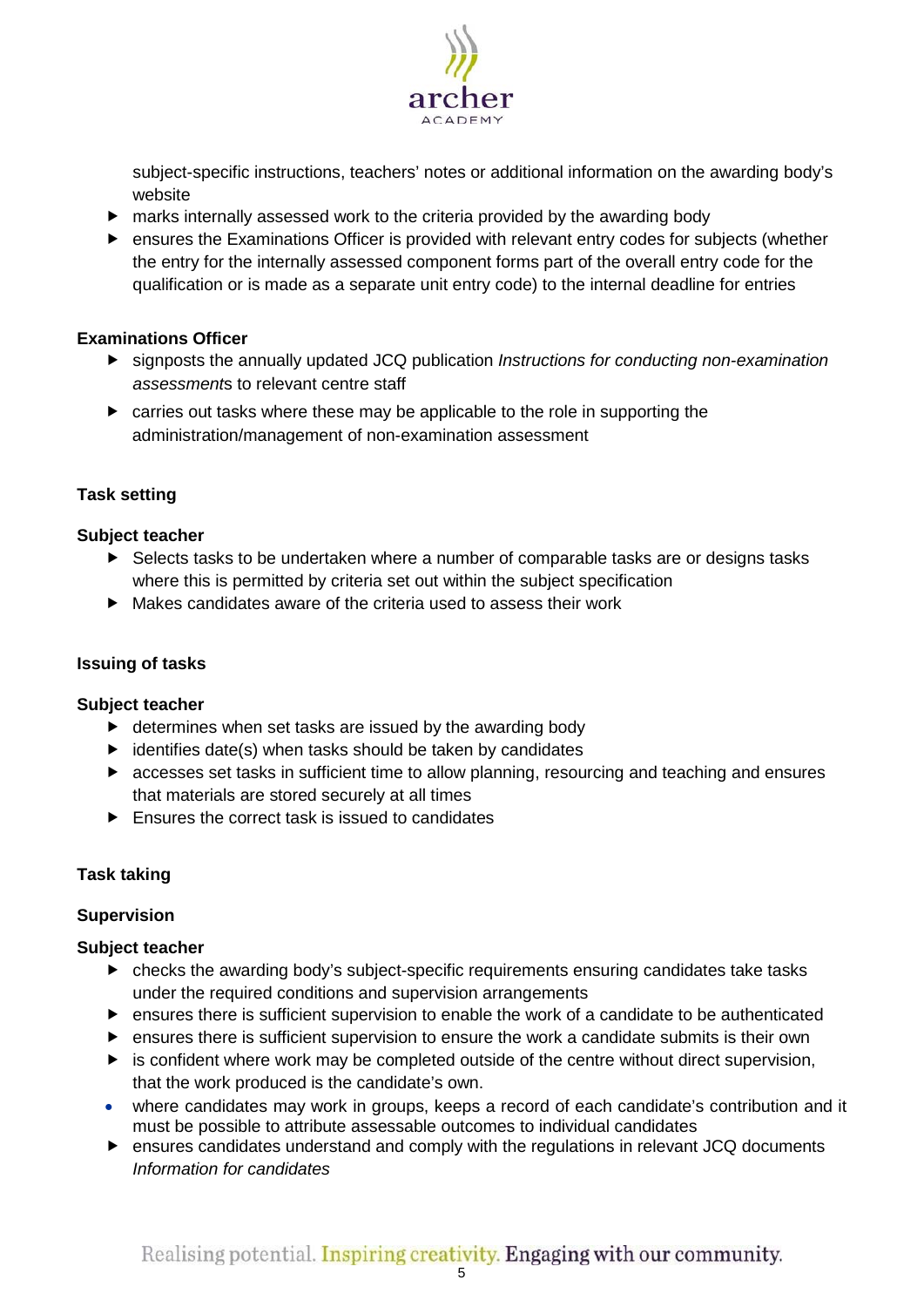

## **Head of Year**

 ensures candidates are aware of the current JCQ documents *[Information for candidates -](http://www.jcq.org.uk/exams-office/information-for-candidates-documents) non[examination assessments](http://www.jcq.org.uk/exams-office/information-for-candidates-documents)* and *[Information for candidates -](http://www.jcq.org.uk/exams-office/information-for-candidates-documents) Social Media*

## <span id="page-5-0"></span>**Advice and feedback**

## **Subject teacher**

- will not provide candidates with model answers or outlines/headings specific to the task
- as relevant to the subject/component, advises candidates on relevant aspects before candidates begin working on a task
- when reviewing candidates' work, unless prohibited by the specification, provides oral and written advice at a general level to candidates
- allows candidates to revise and re-draft work after advice has been given at a general level
- records any assistance given beyond general advice and takes it into account in the marking or submits it to the external examiner
- ensures when work has been assessed, candidates are not allowed to revise it

## <span id="page-5-1"></span>**Resources**

## **Subject teacher**

- refers to the awarding body's specification and/or associated documentation to determine if candidates have restricted/unrestricted access to resources when planning and researching their tasks
- ensures conditions for any formally supervised sessions are known and put in place
- ensures appropriate arrangements are in place to keep the work to be assessed, and any preparatory work, secure between any formally supervised sessions, including work that is stored electronically
- ensures conditions for any formally supervised sessions are understood and followed by candidates
- ensures candidates understand that they are not allowed to introduce improved notes or new resources between formally supervised sessions
- ensures that where appropriate to include references, candidates keep a detailed record of their own research, planning, resources etc.

## <span id="page-5-2"></span>**Word and time limits**

## **Subject teacher**

 $\blacktriangleright$  refers to the awarding body's specification to determine where word and time limits apply/are mandatory

## <span id="page-5-3"></span>**Collaboration and group work**

- unless stated otherwise in the awarding body's specification, and where appropriate, allows candidates to collaborate when carrying out research and preparatory work
- $\blacktriangleright$  ensures that it is possible to attribute assessable outcomes to individual candidates
- ensures that where an assignment requires written work to be produced, each candidate writes up their own account of the assignment
- **EXECUTE:** assesses the work of each candidate individually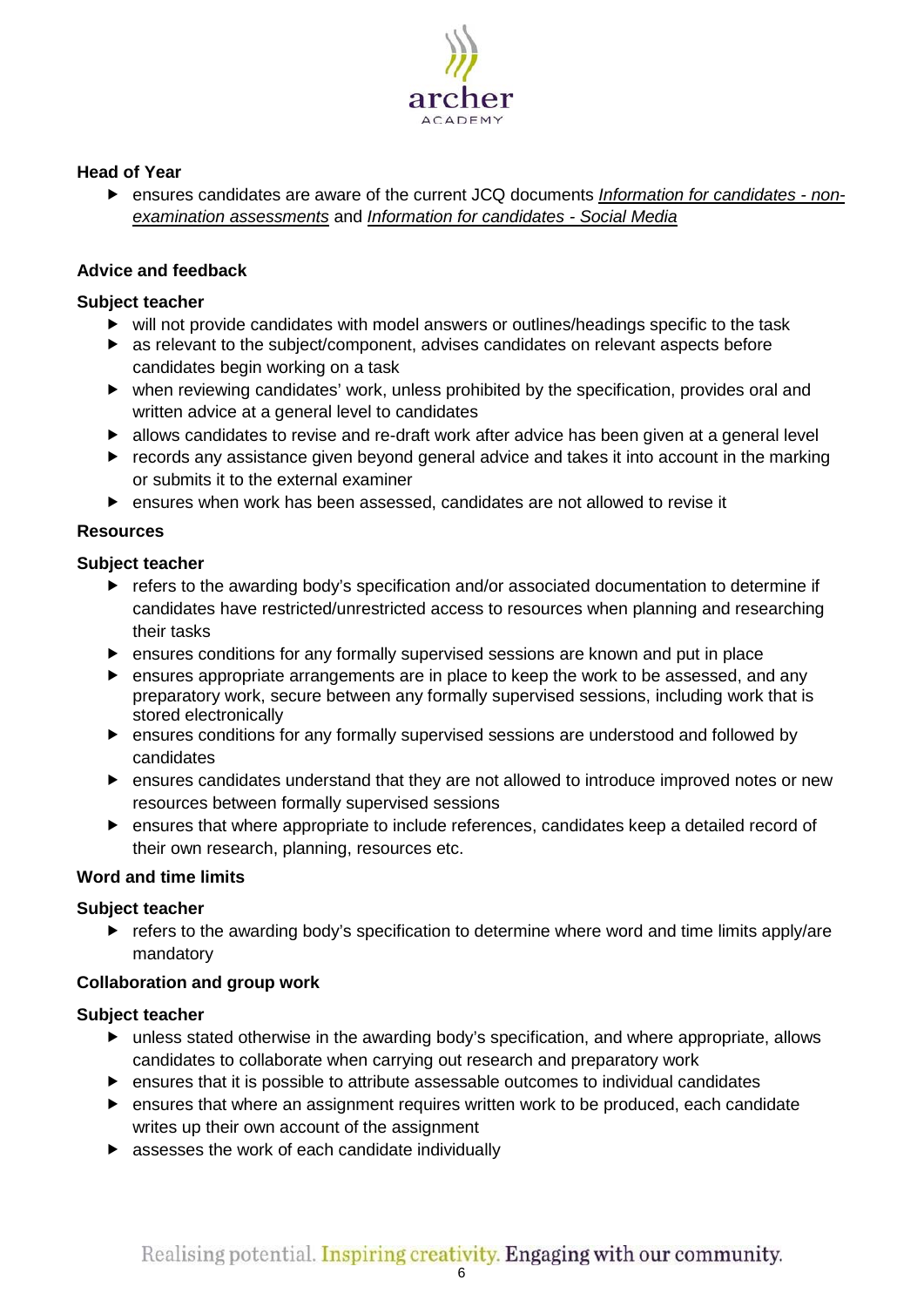

## <span id="page-6-0"></span>**Authentication procedures**

## **Subject teacher**

- $\blacktriangleright$  where required by the awarding body's specification
	- ensures candidates sign a declaration confirming the work they submit for final assessment is their own unaided work
	- $\blacktriangleright$  signs the teacher declaration of authentication confirming the requirements have been met
- $\blacktriangleright$  keeps signed candidate declarations on file until the deadline for requesting reviews of results has passed or until any appeal, malpractice or other results enquiry has been completed, whichever is later
- provides signed candidate declarations where these may be requested by a JCQ Centre Inspector
- $\triangleright$  where there may be doubt about the authenticity of the work of a candidate or if malpractice is suspected, follows the authentication procedures and malpractice information in [NEA](http://www.jcq.org.uk/exams-office/non-examination-assessments) and informs a member of the senior leadership team and the Examinations Officer
- $\blacktriangleright$  Understands that if, during the external moderation process, it is found that the work has not been properly authenticated, the awarding body will set the mark (s) awarded by the centre to zero

## <span id="page-6-1"></span>**Presentation of work**

## **Subject teacher**

- obtains informed consent at the beginning of the course from parents/carers if videos or photographs/images of candidates will be included as evidence of participation or contribution
- $\triangleright$  instructs candidates to present work as detailed in [NEA](http://www.jcq.org.uk/exams-office/non-examination-assessments) unless the awarding body's specification gives different subject-specific instructions
- instructs candidates to add their candidate number, centre number and the component code of the assessment as a header/footer on each page of their work

## <span id="page-6-2"></span>**Keeping materials secure**

- when work is being undertaken by candidates under formal supervision, ensures work is securely stored between sessions (if more than one session)
- when work is submitted by candidates for final assessment, ensures work is securely stored
- $\triangleright$  follows secure storage instructions as defined in [NEA](http://www.jcq.org.uk/exams-office/non-examination-assessments) 4.8
- $\blacktriangleright$  takes sensible precautions when work is taken home for marking
- $\triangleright$  stores internally assessed work, including the sample returned after awarding body moderation, securely until all possible post-results services have been exhausted
- $\blacktriangleright$  If post-results services have not been requested, returns internally assessed work to candidates (if requested by a candidate) after the deadline for requesting a review results for the relevant series
- If post-results have been requested, returns internally assessed work to candidates (if requested by a candidate) once the review of results and any subsequent appeal has been completed
- **F** reminds candidates of the need to keep their own work secure at all times and not share completed or partially completed work on-line, on social media or through any other means (the JCQ document Information for candidates – social media should be brought to the attention of candidates)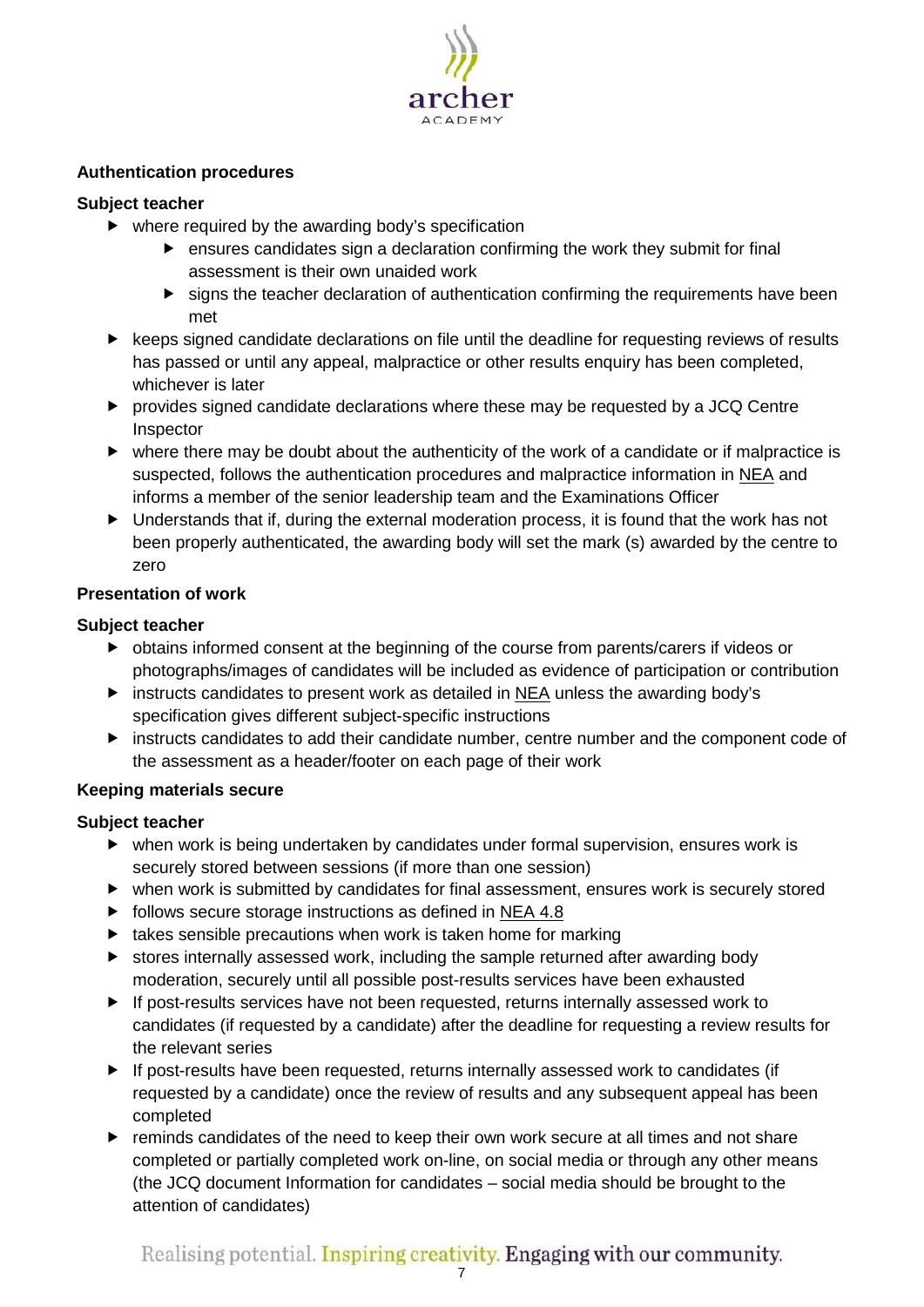

 liaises with the IT Manager to ensure the protection and back up of candidates' work and that appropriate arrangements are in place to restrict access between sessions to candidates' work where work is stored electronically

## **IT Manager**

- upon request, assists the subject teachers to ensure appropriate arrangements are in place to restrict access between sessions to candidates' work where work is stored electronically
- ▶ Restricts access to this material and utilises appropriate security safeguards such as firewall protection and virus scanning software
- **Employs an effective back-up strategy so that an up to date archive of candidates' evidence is** maintained
- Considers encrypting any sensitive digital media to ensure the security of the data stored within it and refers to awarding body guidance to ensure that the method of encryption is suitable

 $\blacktriangleright$ 

## <span id="page-7-0"></span>**Conduct of externally assessed work**

## **Subject teacher**

- **EXAM** liaises with the Examinations Officer regarding arrangements for the conduct of any externally assessed non-examination component of a specification
- **EXT** liaises with the Visiting Examiner where this may be applicable to any externally assessed component

## **Examinations Officer**

- arranges timetabling, rooming and invigilation where applicable to any externally assessed non-examination component of a specification
- conducts the externally assessed component within the window specified by the awarding body
- conducts the externally assessed component according to JCQ *Instructions for conducting examinations*

## <span id="page-7-1"></span>**Submission of work**

## **Subject teacher**

▶ Provide the attendance register to a Visiting Examiner Pays close attention to the completion of the attendance register, if applicable

## **Exams officer**

- Provides the attendance register to the subject teacher where the component may be assessed by a Visiting Examiner where applicable
- Ensures the awarding body's attendance register for any externally assessed component is completed correctly to show candidates who are present and any who may be absent

Where candidates' work must be despatched to an awarding body's examiner, ensures the completed attendance register accompanies the work or uploaded electronically, ensures this is completed by the date specified by the awarding body

 Keeps a copy of the attendance register until after the deadline for reviews of results for the exam series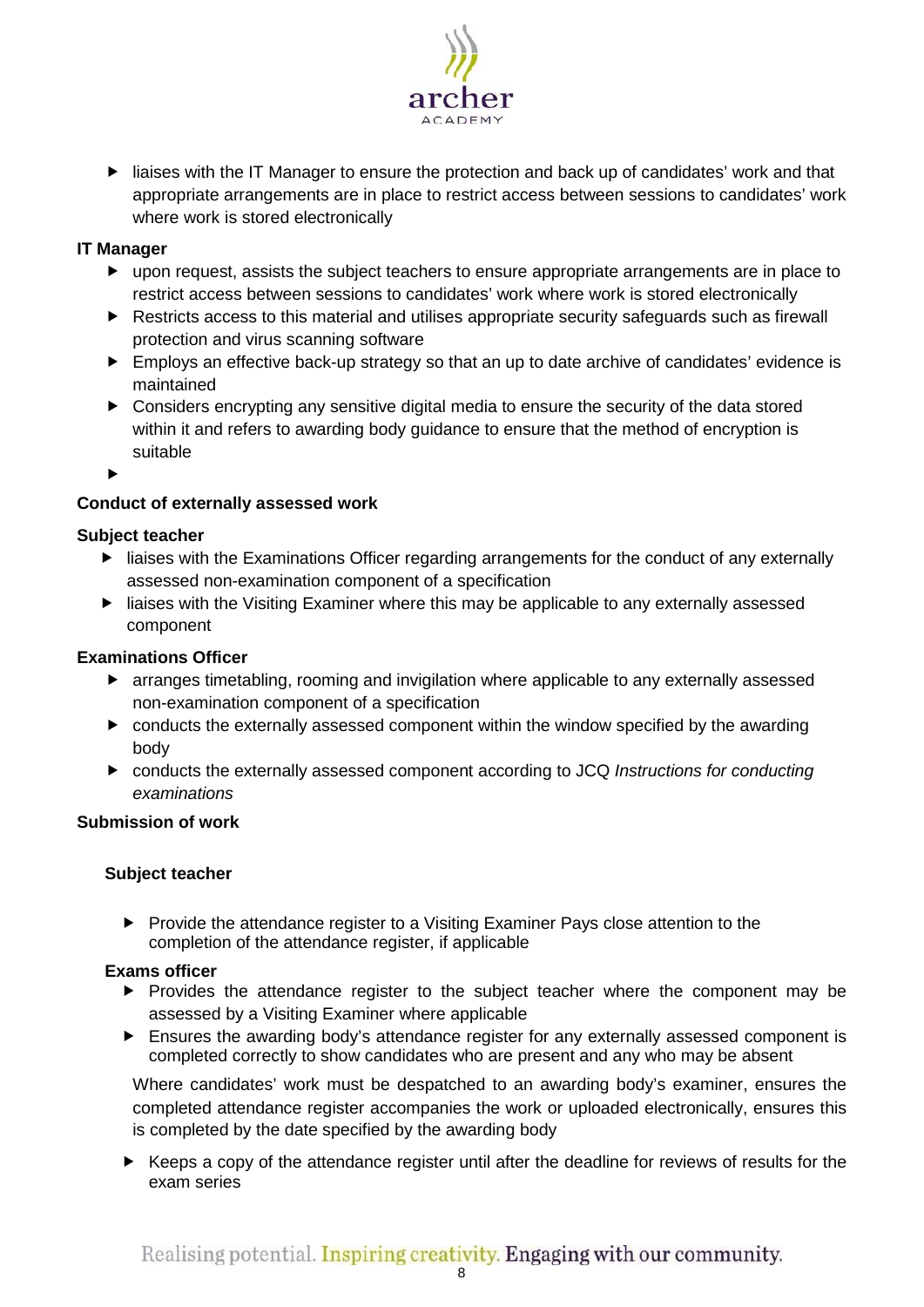

- ▶ Packages the work as required by the awarding body and attaches the examiner address label
- Ensures that the package in which the work is despatched is robust and securely fastened
- $\blacktriangleright$  Despatches the work to the awarding body's instructions by the required deadline

## <span id="page-8-0"></span>**Task marking – internally assessed components**

## <span id="page-8-1"></span>**Marking and annotation**

- Ensures where a teacher is teaching, preparing and assessing a candidate with whom they have a close relationship e.g. members of their family (which includes step-family, foster family and similar close relationships) or close friends and their immediate family (e.g. son/daughter) a conflict of interest is declared to the awarding body and the marked work of the child submitted for moderation, whether it is part of the moderation sample or not
- Makes every effort to avoid situations where a candidate is assessed by a person who has a close personal relationship with the candidate, for example, members of their family (which includes step-family, foster family and similar close relationships) or close friends and their immediate family (e.g son/daughter)
- Where this cannot be avoided, ensures the possible conflict of interest is declared to the relevant awarding body and the marked work is submitted for moderation whether or not it is part of the moderation sample

## **Subject teacher**

- attends awarding body training as required to ensure familiarity with the mark scheme/marking process
- marks candidates' work in accordance with the marking criteria provided by the awarding body
- annotates candidates' work as required to facilitate internal standardisation of marking and enable external moderation to check that marking is in line with the assessment criteria
- $\blacktriangleright$  informs candidates of their marks which could be subject to change by the awarding body moderation process
- ensures candidates are informed to the timescale set by the subject lead or as indicated in the centre's *internal appeals procedure* to enable an internal appeal/request for a review of marking to be submitted by a candidate and the outcome known before final marks are submitted to the awarding body

## <span id="page-8-2"></span>**Internal standardisation**

## **Quality Assurance (IQA) lead/Lead Internal Verifier (IV)**

- ensures that internal standardisation of marks across assessors and teaching groups takes place as required and to sequence
- $\triangleright$  supports staff not familiar with the mark scheme (e.g. NQTs, supply staff etc)
- ensures accurate internal standardisation for example by
	- obtaining reference materials at an early stage in the course
	- $\blacktriangleright$  holding a preliminary trial marking session prior to marking
	- carrying out further trial marking at appropriate points during the marking period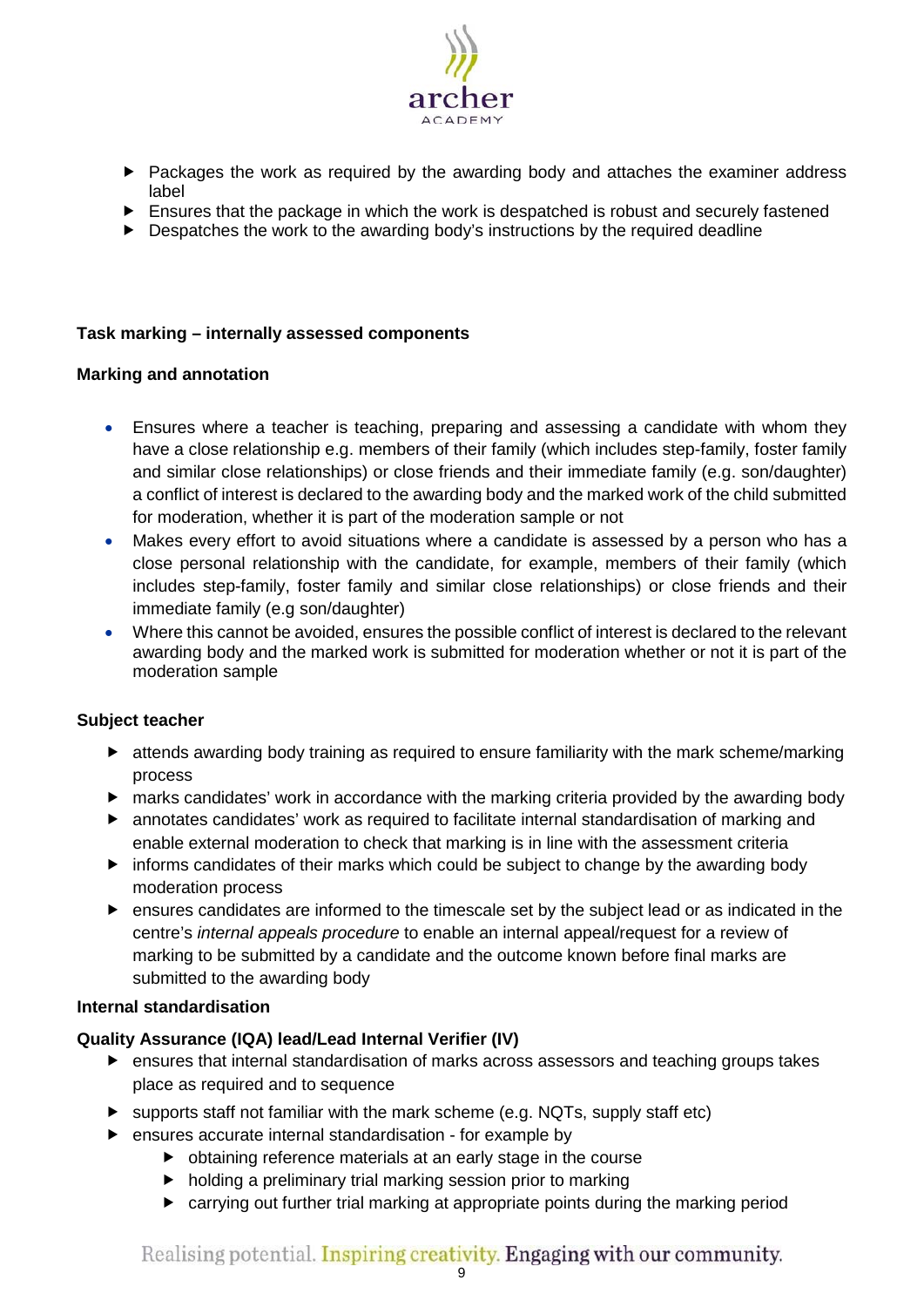

- after most marking has been completed, holds a further meeting to make final adjustments
- making final adjustments to marks prior to submission
- **F** retaining work and evidence of standardisation
- ▶ Retains evidence that internal standardisation has been carried out

Please also refer to the Internal Quality Assurance Policy for further information. Copies of our vocational policies and procedures are accessible to all staff in the Policies section of the T drive and are available on request.

## **Subject teacher**

- $\blacktriangleright$  indicates on work (or cover sheet) the date of marking
- **F** marks to common standards

## <span id="page-9-0"></span>**Submission of marks and work for moderation**

## **Subject teacher**

- provides the moderation sample to the Examinations Officer to the internal deadline
- ensures the Examinations Officer is provided with authentication of candidates' work, confirmation that internal standardisation has been undertaken and any other subject-specific information where this may be required
- $\blacktriangleright$  keeps candidates work secure until after the closing date for review of results for the series concerned or until any appeal, malpractice or other results enquiry has been completed, whichever is later
- ensures that where a candidate's work has been facilitated by a scribe or practical assistant, the relevant completed cover sheet is securely attached to the front of the work and sent to the moderator in addition to the sample requested. Cover sheets can be obtained from the Examinations Officer
- Submits any supporting documentation required by the awarding body

## **Examinations Officer**

- inputs and submits marks online, via the awarding body secure extranet site, keeping a record of the marks awarded, to the external deadline/Confirms with subject teachers that marks have been submitted to the awarding body deadline
- ensures checks are made that marks for any additional candidates are submitted and ensures mark input is checked before submission to avoid transcription errors
- submits the requested samples of candidates' work to the moderator by the awarding body deadline, keeping a record of the work submitted
- $\blacktriangleright$  ensures that for postal moderation
	- ► work is dispatched in packaging provided by the awarding body
	- $\triangleright$  moderator label(s) provided by the awarding body are affixed to the packaging
	- proof of dispatch is obtained and kept on file until the successful issue of final results
- $\blacktriangleright$  through the subject teacher, ensures the moderator is provided with authentication of candidates' work, confirmation that internal standardisation has been undertaken and any other subject-specific information where this may be required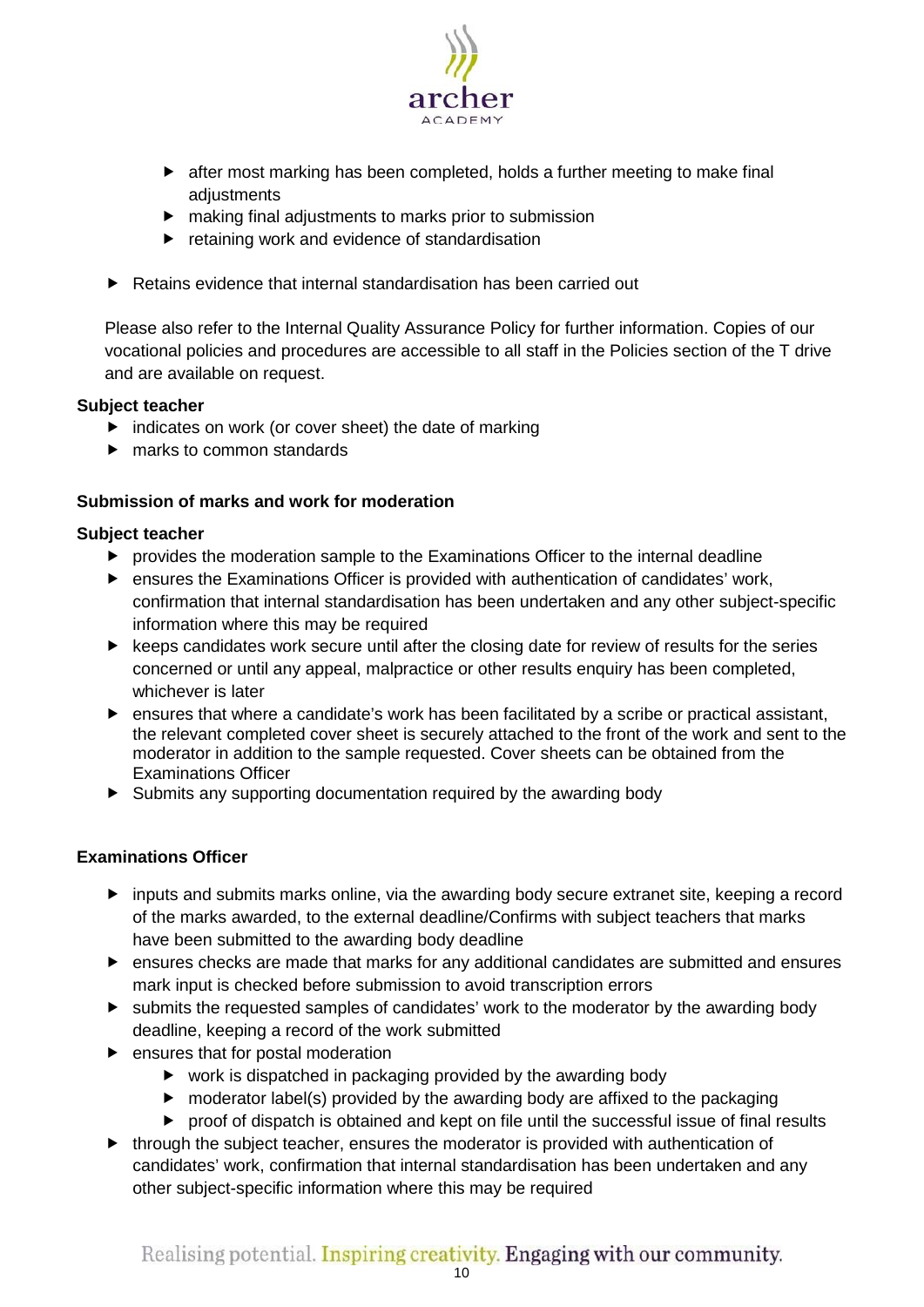

## <span id="page-10-0"></span>**Storage and retention of work after submission of marks**

## **Subject teacher**

- $\blacktriangleright$  keeps a record of names and candidate numbers for candidates whose work was included in the moderation sample
- retains all marked candidates' work (including any sample returned after moderation) under secure conditions for the required retention period
- In liaison with the IT Manager takes steps to protect any work stored electronically from corruption and has a back-up procedure in place
- retains evidence of work where retention may be a problem (for example, photos of artefacts etc)
- $\blacktriangleright$  If retention is a problem because of the nature of the work, retains some form evidence such as photos, audio or media recording

#### **Examinations Officer**

 ensures any sample returned after moderation is logged and returned to the subject teacher for secure storage and required retention

#### <span id="page-10-1"></span>**External moderation – the process**

#### **Subject teacher**

- ensures that awarding body or its moderator receive the correct samples of candidates' work when a visiting moderator is used. Where samples are being posted, send samples and accompanying forms to the Examinations Officer to send on to the moderator.
- where relevant, liaises with the awarding body/moderator where the moderator visits the centre to mark the sample of work
- complies with any request from the moderator for remaining work or further evidence of the centre's marking

## <span id="page-10-2"></span>**External moderation - feedback**

#### **Head of department/lead**

- $\triangleright$  checks the final moderated marks when issued to the centre when the results are published
- checks moderator reports and ensures that any remedial action, if necessary, is undertaken before the next examination series

## **Examinations Officer**

- **EX accesses or signposts moderator reports to relevant staff**
- $\blacktriangleright$  takes remedial action, if necessary, where feedback may relate to centre administration

## <span id="page-10-3"></span>**Access arrangements**

## **Subject teacher**

 works with the Head of SEND and Inclusion to ensure any access arrangements for eligible candidates are applied to assessments

## **Special educational needs coordinator (Head of SEND and Inclusion)**

**Fig. 1** follows the regulations and guidance in the JCQ publication: Access Arrangements and Reasonable Adjustments.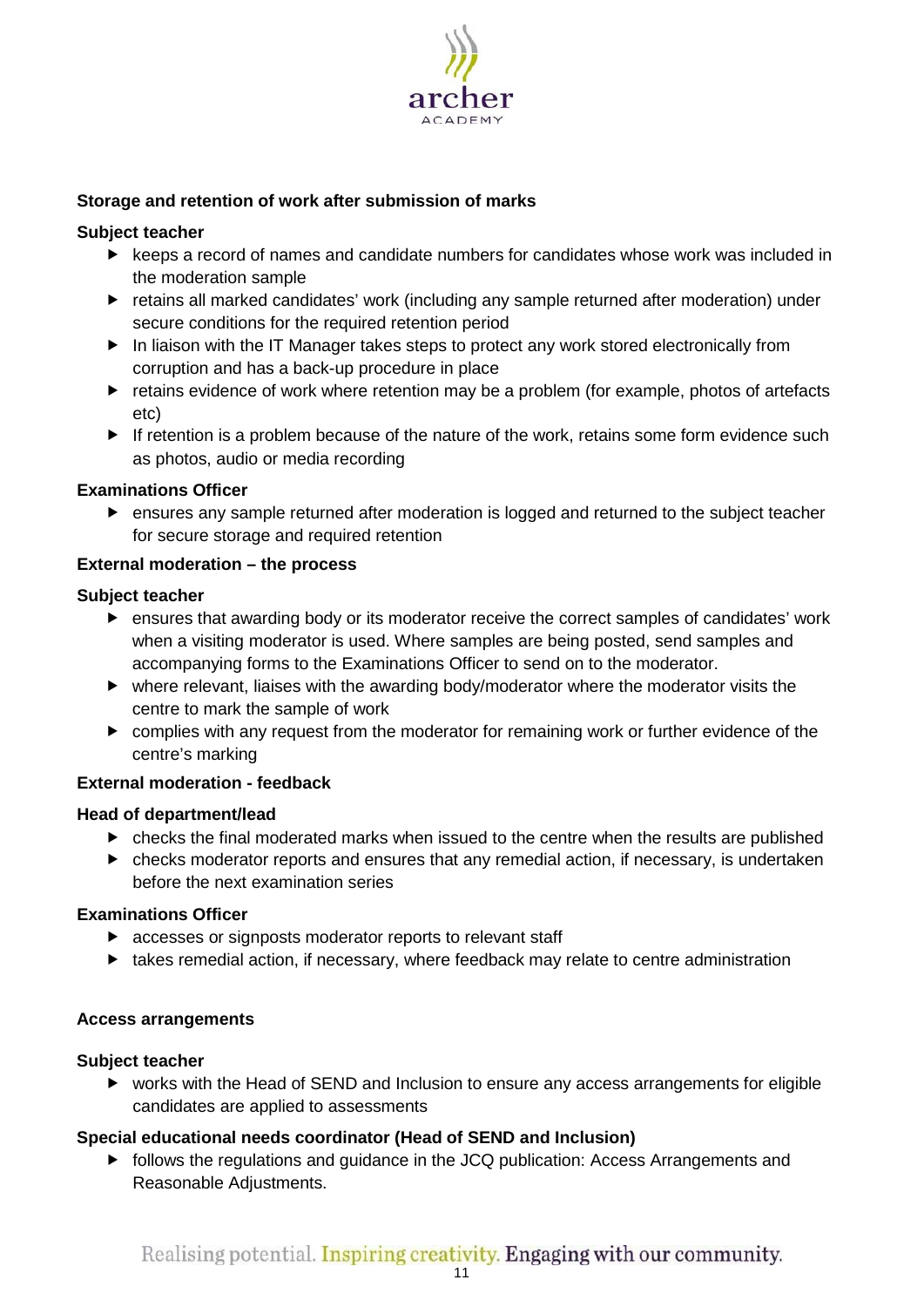

- where arrangements do not undermine the integrity of the qualification and is the candidate's normal way of working, will ensure access arrangements are in place and awarding body approval, where required, has been obtained prior to assessments taking place
- makes subject teachers aware of any access arrangements for eligible candidates which need to be applied to assessments
- works with subject teachers to ensure requirements for access arrangement candidates requiring the support of a facilitator in assessments are met
- ensures that staff acting as an access arrangement facilitator are fully trained in their role

## <span id="page-11-0"></span>**Special consideration and loss of work**

## **Subject teacher**

- understands that a candidate may be eligible for special consideration in assessments in certain situations where a candidate is absent and/or produces a reduced quantity of work
- liaises with the Examinations Officer when special consideration may need to be applied for a candidate taking assessments
- liaises with the exams officer to report loss of work to the awarding body

## **Examinations Officer**

- $\triangleright$  refers to/directs relevant staff to the JCQ publication A guide to the special consideration [process](http://www.jcq.org.uk/exams-office/access-arrangements-and-special-consideration) 
	- where a candidate is eligible, submits an application for special consideration via the awarding body's secure extranet site to the prescribed timescale
	- where application for special consideration via the awarding body's secure extranet site is not applicable, submits the required form to the awarding body to the prescribed timescale
	- keeps required evidence on file to support the application
- refers to/directs relevant staff to Form  $15 JCQ/LCW$  (Notification of lost centre assessed work) where relevant and where applicable submits to the relevant awarding body

## <span id="page-11-1"></span>**Malpractice**

## **Head of centre**

- understands the responsibility to immediately report to the relevant awarding body any alleged, suspected or actual incidents of malpractice involving candidates, teachers, invigilators or other administrative staff
- is familiar with the JCQ publication *[Suspected Malpractice in Examinations and Assessments:](http://www.jcq.org.uk/exams-office/malpractice)  [Policies and Procedures](http://www.jcq.org.uk/exams-office/malpractice)*
- ensures that those members of teaching staff involved in the direct supervision of candidates producing non-examination assessment are aware of the potential for malpractice and ensures that teaching staff are reminded that failure to report allegations of malpractice or suspected malpractice constitutes malpractice in itself

## **Subject teacher**

▶ is aware of the JCQ Notice to Centres - [Sharing NEA material and candidates' work](http://www.jcq.org.uk/exams-office/non-examination-assessments) to mitigate against candidate and centre malpractice

Realising potential. Inspiring creativity. Engaging with our community.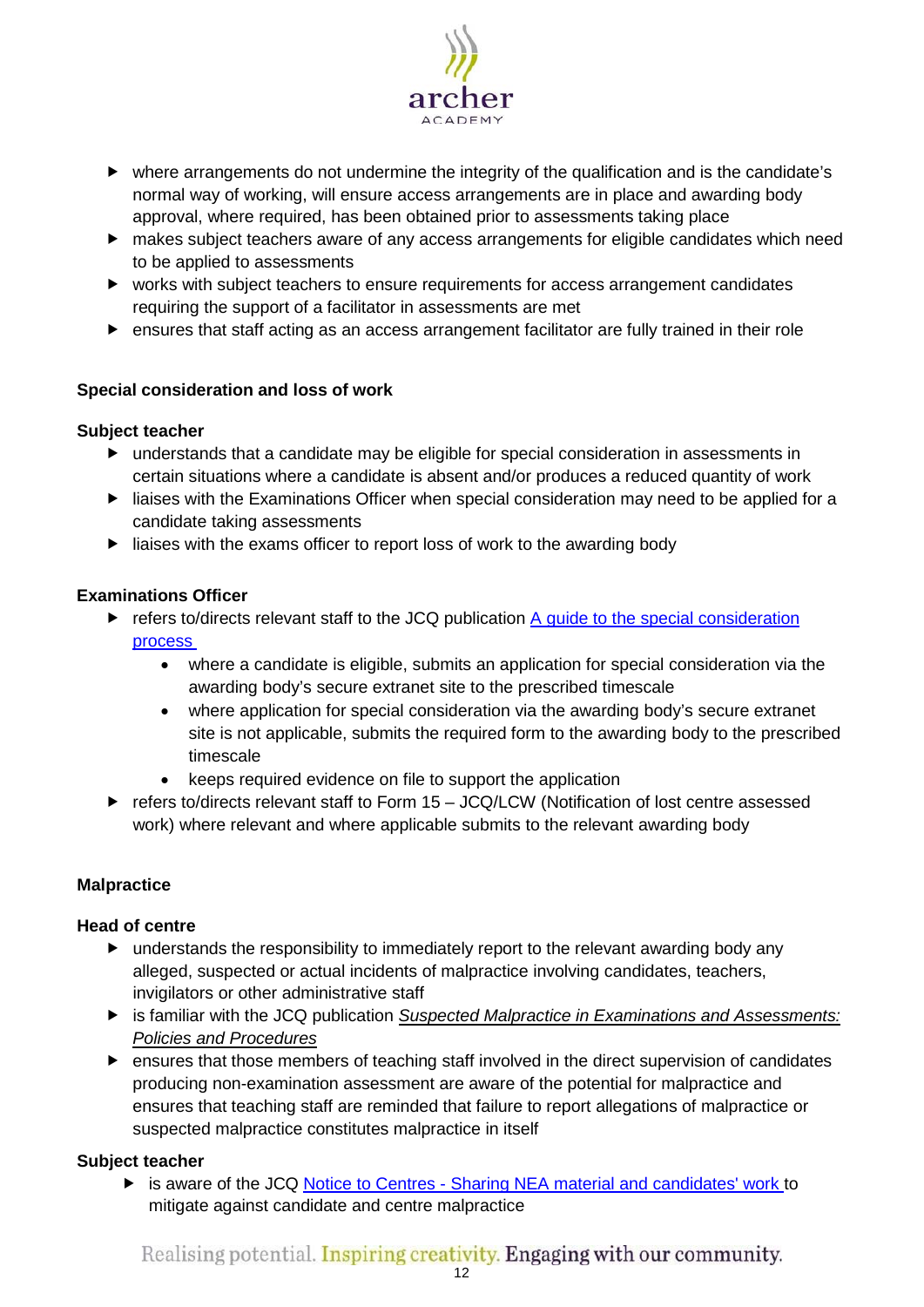

- ensures candidates understand what constitutes malpractice in non examination assessments
- ensures candidates understand the JCQ document *[Information for candidates -](http://www.jcq.org.uk/exams-office/information-for-candidates-documents) non[examination assessments](http://www.jcq.org.uk/exams-office/information-for-candidates-documents)*
- ensures candidates understand the JCQ document *[Information for candidates -](http://www.jcq.org.uk/exams-office/information-for-candidates-documents) Social [Media](http://www.jcq.org.uk/exams-office/information-for-candidates-documents)*
- escalates and reports any alleged, suspected or actual incidents of malpractice involving candidates to the Head of centre

## **Examinations Officer**

- signposts the JCQ publication *[Suspected Malpractice in Examinations and Assessments:](http://www.jcq.org.uk/exams-office/malpractice)  [Policies and Procedures](http://www.jcq.org.uk/exams-office/malpractice)* to the Head of centre
- signposts the JCQ *Notice to Centres - [Teachers sharing assessment material and](http://www.jcq.org.uk/exams-office/non-examination-assessments)  [candidates' work](http://www.jcq.org.uk/exams-office/non-examination-assessments)* to subject heads
- signposts candidates to the relevant JCQ information for candidates documents
- where required, supports the Head of centre in investigating and reporting incidents of alleged, suspected or actual malpractice

## <span id="page-12-0"></span>**Post results services**

## **Head of centre**

- ▶ is familiar with the JCQ publication Post-Results Services
- ensures the centre's *internal appeals procedures* clearly detail the procedure to be followed by candidates (or their parents/carers) appealing against a centre decision not to support a review of results or an appeal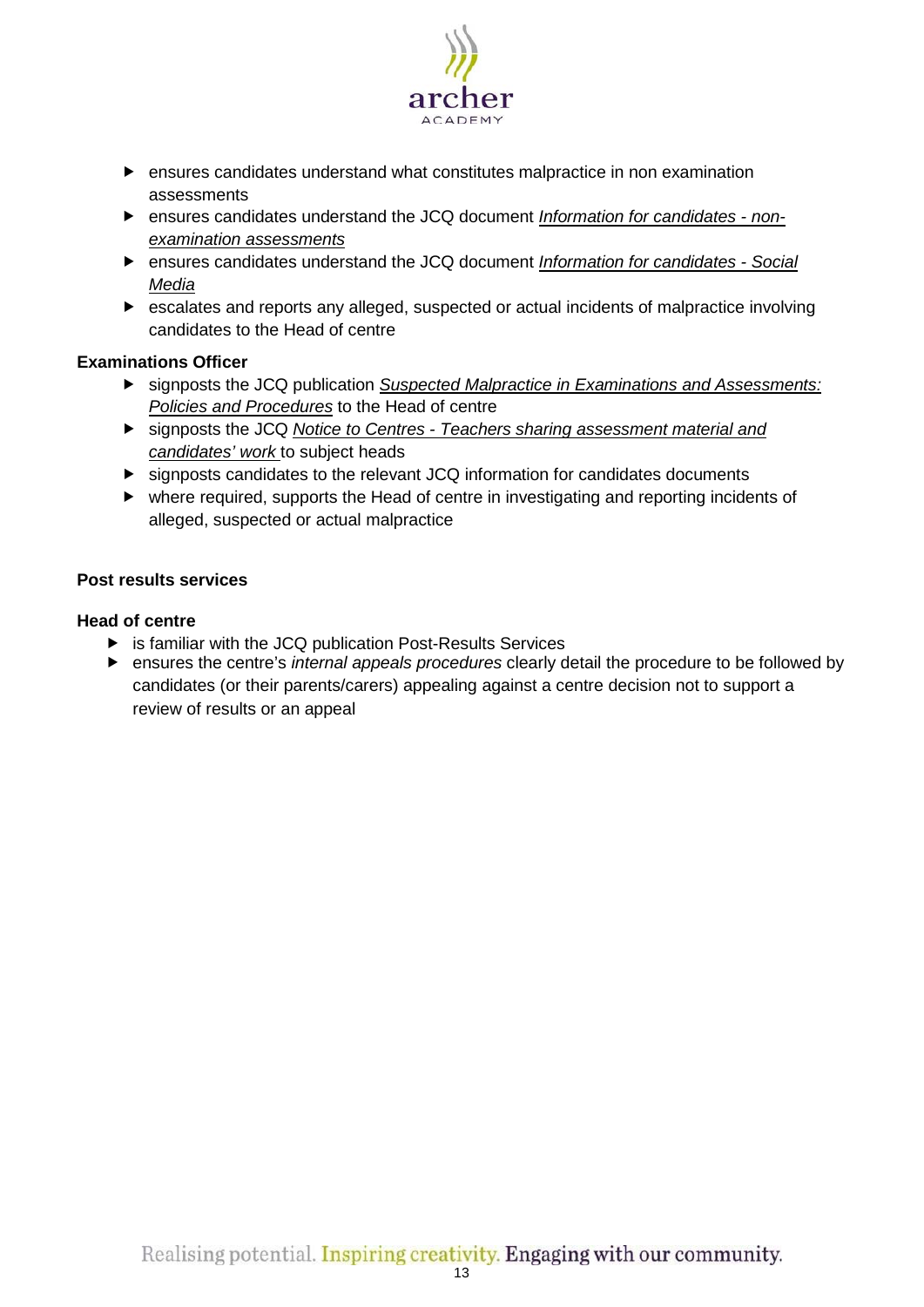

## **Subject head/lead**

provides relevant support to subject teachers making decisions about enquiries about results

## **Head of Year**

 provides advice and guidance to candidates on their results and the post-results services available

## **Subject teacher**

- provides the Examinations Officer with the original sample or relevant sample of candidates' work that may be required for a review of results to the internal deadline
- supports the Examinations Officer in collecting candidate consent where required

## **Examinations Officer**

- is aware of the individual post-results services available for externally assessed and internally assessed components of non-examination assessments as detailed in the JCQ publication *Post Results Services* [\(Information and guidance to centres...\)](http://www.jcq.org.uk/exams-office/post-results-services)
- provides/signposts relevant centre staff and candidates to post-results services information
- ensures any requests for post-results services that are available to non-examination assessments are submitted online via the awarding body secure extranet site to deadline
- $\triangleright$  collects candidate consent where required

## <span id="page-13-0"></span>**Spoken Language Endorsement for GCSE English Language specifications designed for use in England**

## **Head of centre**

 provides a signed declaration as part of the National Centre Number Register Annual Update, that all reasonable steps have been or will be taken to ensure that all candidates at the centre have had, or will have, the opportunity to undertake the Spoken Language endorsement

## **Head of department**

- confirms understanding of the *Spoken Language Endorsement for GCSE English Language specifications designed for use in England* and ensures any relevant JCQ/awarding body instructions are followed
- ensures the required task setting and task taking instructions are followed by subject teachers
- ensures subject teachers assess candidates, either live or from recordings, using the common assessment criteria
- ensures for monitoring purposes, audio-visual recordings of the presentations of a sample of candidates are provided

- ensures all the requirements in relation to the endorsement are known and understood
- $\blacktriangleright$  follows the required task setting and task taking instructions
- assesses candidates, either live or from recordings, using the common assessment criteria
- provides audio-visual recordings of the presentations of a sample of candidates for monitoring purposes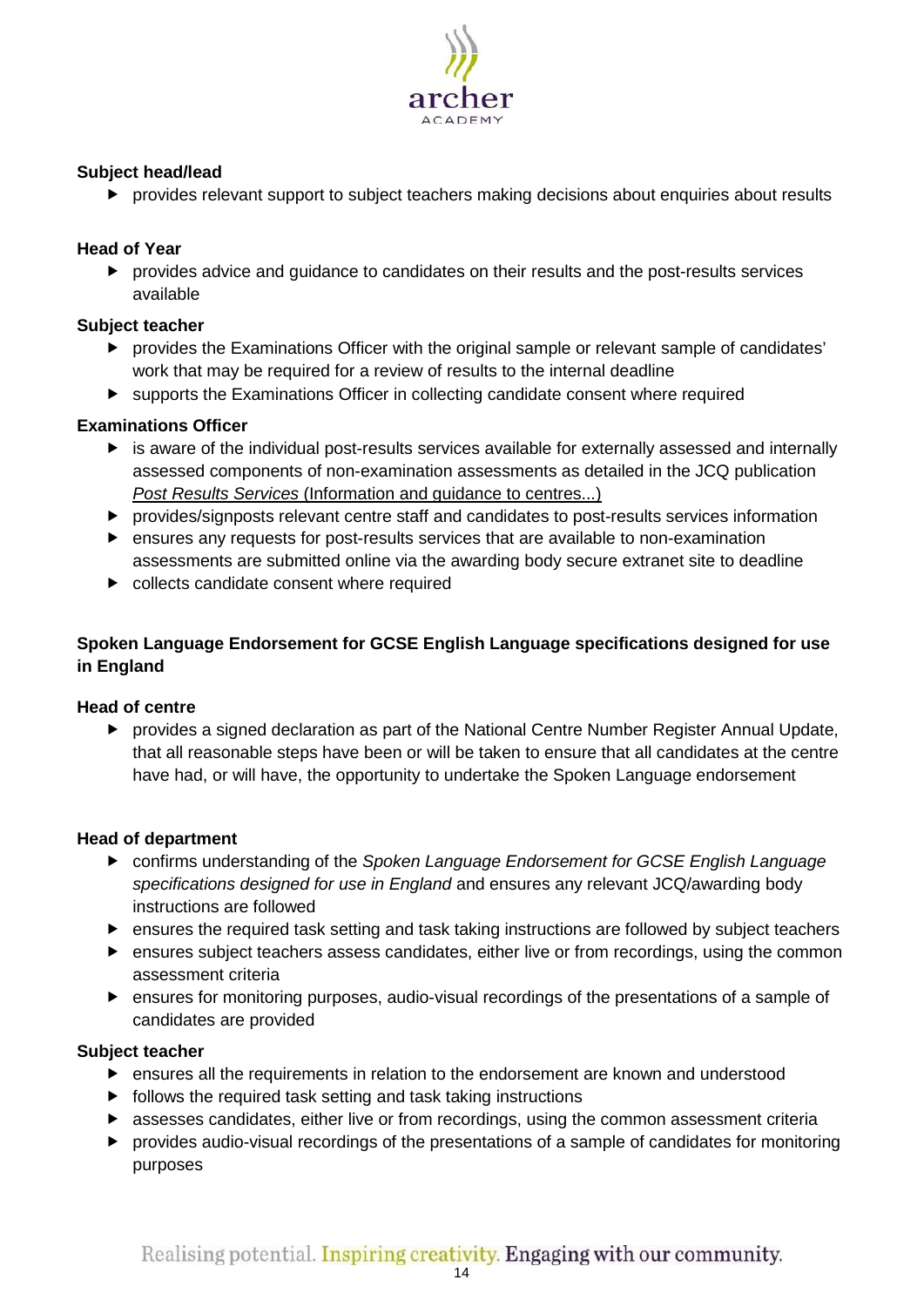

 follows the awarding body's instructions for the submission of grades (*Pass, Merit, Distinction* or *Not Classified*) and the storage and submission of recordings

## **Examinations Officer**

**Fi** follows the awarding body's instructions for the submission of grades and the storage and submission of recordings

## <span id="page-14-0"></span>**Private candidates**

## **Subject head/lead**

- according to centre policy, confirms if private candidates (including distance learners and home educated candidates) are accepted by the centre for entry for subjects containing components of non-examination assessment (where the specification may be made available to private candidates by the awarding body)
- ensures relevant staff in the centre administer all aspects of the non-examination assessment process for a private candidate, according to the awarding body's specification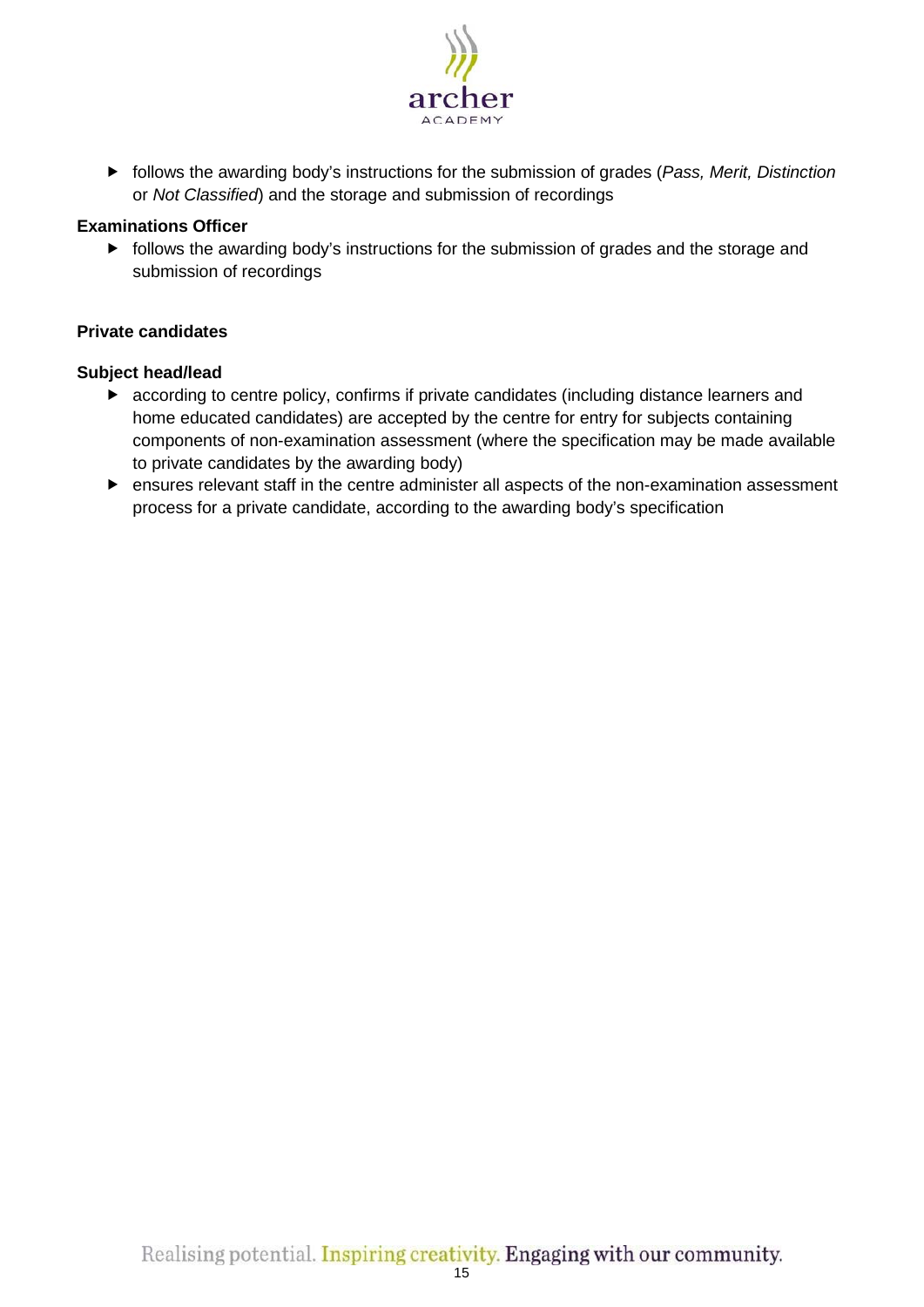

# <span id="page-15-0"></span>**Management of issues and potential risks associated with nonexamination assessments**

| <b>Issue/Risk</b>                                                                                                                       | Centre actions to manage issue/mitigate risk                                                                                                                                                                                                                                                                                             |                                                  |                    |
|-----------------------------------------------------------------------------------------------------------------------------------------|------------------------------------------------------------------------------------------------------------------------------------------------------------------------------------------------------------------------------------------------------------------------------------------------------------------------------------------|--------------------------------------------------|--------------------|
| Centre staff malpractice                                                                                                                | Records confirm that relevant centre staff are familiar with<br>and follow:                                                                                                                                                                                                                                                              | by<br>Exams<br>Officer                           |                    |
|                                                                                                                                         | the current JCQ publication Instructions for conducting<br>$\bullet$<br>non-examination assessments                                                                                                                                                                                                                                      |                                                  |                    |
|                                                                                                                                         | the JCQ document Notice to Centres - Sharing NEA<br>0<br>material and candidates' work -<br>http://www.jcq.org.uk/exams-office/non-examination-<br><b>assessments</b>                                                                                                                                                                    |                                                  |                    |
| Candidate malpractice                                                                                                                   | Records confirm that candidates are informed and understand<br>they must not:                                                                                                                                                                                                                                                            |                                                  | Exams<br>Officer   |
|                                                                                                                                         | submit work which is not their own                                                                                                                                                                                                                                                                                                       |                                                  |                    |
|                                                                                                                                         | make available their work to other candidates through any<br>medium                                                                                                                                                                                                                                                                      |                                                  | <b>HOD</b>         |
|                                                                                                                                         | allow other candidates to have access to their own<br>independently sourced material                                                                                                                                                                                                                                                     |                                                  | Subject<br>Teacher |
|                                                                                                                                         | assist other candidates to produce work                                                                                                                                                                                                                                                                                                  |                                                  |                    |
|                                                                                                                                         | acknowledgement or attribution                                                                                                                                                                                                                                                                                                           | use books, the internet or other sources without |                    |
|                                                                                                                                         | submit work that has been word processed by a third<br>party without acknowledgement                                                                                                                                                                                                                                                     |                                                  |                    |
|                                                                                                                                         | include inappropriate, offensive or obscene material                                                                                                                                                                                                                                                                                     |                                                  |                    |
|                                                                                                                                         | Records confirm that candidates have been made aware of the<br>JCQ documents Information for candidates - non-examination<br>assessments and Information for candidates - Social Media -<br>https://www.jcq.org.uk/exams-office/information-for-candidates-<br>documents and understand they must not post their work on<br>social media |                                                  |                    |
| <b>Issue/Risk</b>                                                                                                                       | Centre actions to manage issue/mitigate risk                                                                                                                                                                                                                                                                                             | <b>Action by</b>                                 |                    |
| <b>Task setting</b>                                                                                                                     |                                                                                                                                                                                                                                                                                                                                          |                                                  |                    |
| Awarding body set task: IT<br>failure/corruption of task<br>details where set task<br>details accessed from the<br>awarding body online | Awarding body key date for accessing/downloading set<br>task noted prior to start of course<br>IT systems checked prior to key date<br>Alternative IT system used to gain access<br>Awarding body contacted to request direct email of<br>task details                                                                                   | Head of IT;<br><b>Examinations Officer</b>       |                    |
| Centre set task: Subject<br>teacher fails to meet the<br>assessment criteria as<br>detailed in the specification                        | Ensures that subject teachers access awarding body<br>training information, practice materials etc.<br>Records confirmation that subject teachers understand<br>the task setting arrangements as defined in the<br>awarding body's specification<br>Samples assessment criteria in the centre set task                                   | <b>HODs</b>                                      |                    |
| Candidates do not<br>understand the marking<br>criteria and what they need<br>to do to gain credit                                      | A simplified version of the awarding body's marking<br>criteria described in the specification that is not specific<br>to the work of an individual candidate or group of<br>candidates is produced for candidates                                                                                                                       | HODs; Subject teachers                           |                    |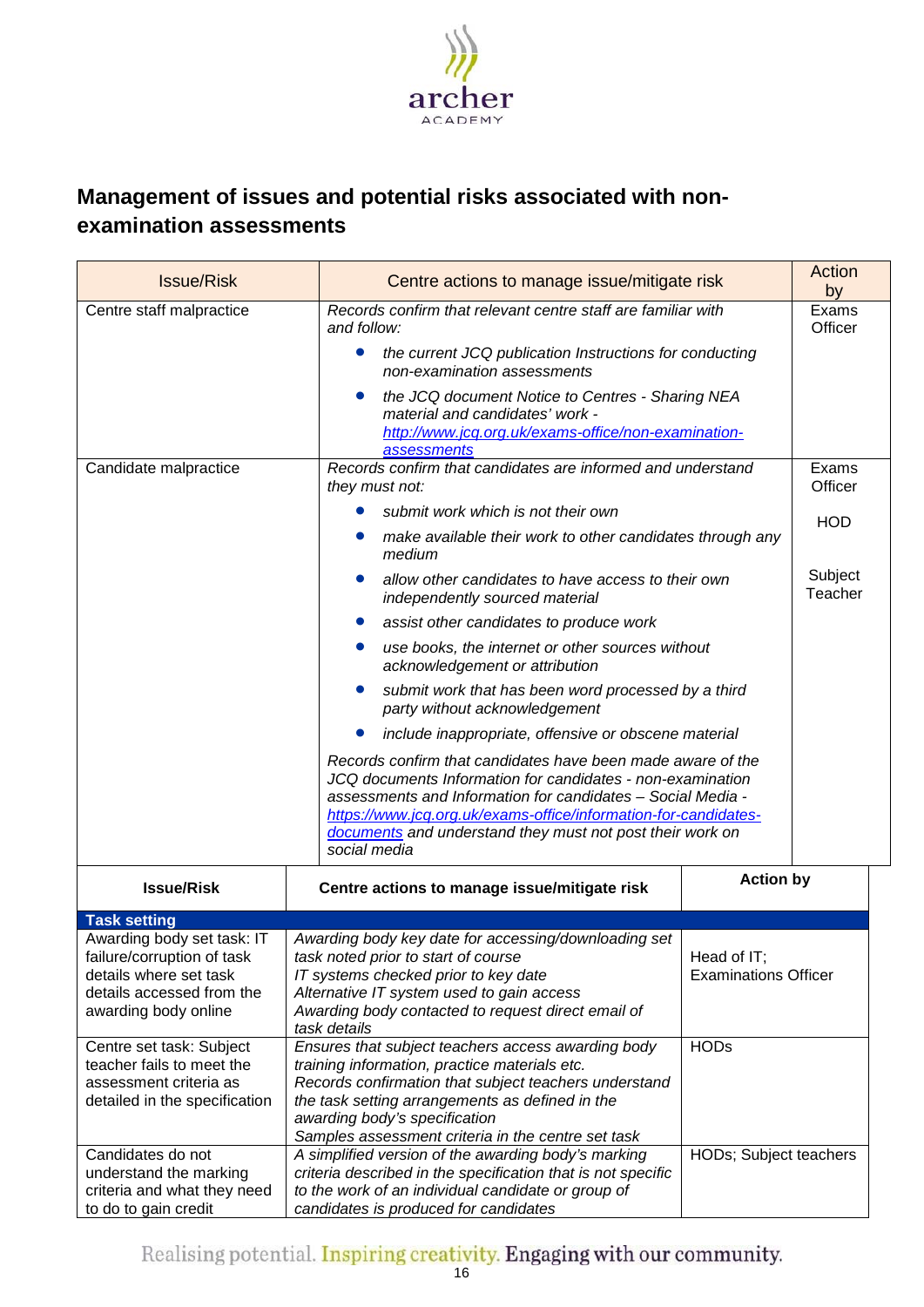

| <b>Issue/Risk</b><br>Centre actions to manage issue/mitigate risk                                                                                                                   |                                                                                                                   | Action<br>by                                                                                                                                                                                                                                                                                                                      |                                                                     |  |
|-------------------------------------------------------------------------------------------------------------------------------------------------------------------------------------|-------------------------------------------------------------------------------------------------------------------|-----------------------------------------------------------------------------------------------------------------------------------------------------------------------------------------------------------------------------------------------------------------------------------------------------------------------------------|---------------------------------------------------------------------|--|
|                                                                                                                                                                                     |                                                                                                                   | Records confirm all candidates understand the<br>marking criteria<br>Candidates confirm/record they understand the<br>marking criteria                                                                                                                                                                                            |                                                                     |  |
| Subject teacher long term<br>absence during the task<br>setting stage                                                                                                               | See centre's exam contingency plan - Teaching staff<br>extended absence at key points in the exam cycle<br>Oakley |                                                                                                                                                                                                                                                                                                                                   | Head of Centre; Oliver                                              |  |
| <b>Issuing of tasks</b>                                                                                                                                                             |                                                                                                                   |                                                                                                                                                                                                                                                                                                                                   |                                                                     |  |
| Task for legacy<br>specification given to<br>candidates undertaking<br>new specification                                                                                            |                                                                                                                   | Ensures subject teachers take care to distinguish<br>between requirements/tasks for legacy specifications<br>and requirements/tasks for new specifications<br>Awarding body guidance sought where this issue<br>remains unresolved                                                                                                | <b>HODs; Examinations</b><br>Officer                                |  |
| Awarding body set task not<br>issued to candidates on<br>time                                                                                                                       | course                                                                                                            | Awarding body key date for accessing set task as<br>detailed in the specification noted prior to start of<br>Course information issued to candidates contains<br>details when set task will be issued and needs to be<br>completed by<br>Set task accessed well in advance to allow time for<br>planning, resourcing and teaching | HODs; Subject teachers                                              |  |
| The wrong task is given to<br>candidates                                                                                                                                            |                                                                                                                   | Ensures course planning and information taken from<br>the awarding body's specification confirms the correct<br>task will be issued to candidates<br>Awarding body guidance sought where this issue<br>remains unresolved                                                                                                         | HODs; Subject<br>teachers; Examinations<br>Officer                  |  |
| A candidate (or<br>parent/carer) expresses<br>concern about<br>safeguarding,<br>confidentiality or faith in<br>undertaking a task such as<br>a presentation that may be<br>recorded |                                                                                                                   | Ensures the candidate's presentation does not form<br>part of the sample which will be recorded<br>Contacts the awarding body at the earliest opportunity<br>where unable to record the required number of<br>candidates for the monitoring sample                                                                                | <b>HODs; Examinations</b><br>Officer                                |  |
| Subject teacher long term<br>absence during the issuing<br>of tasks stage                                                                                                           |                                                                                                                   | See centre's exam contingency plan - Teaching staff<br>extended absence at key points in the exam cycle                                                                                                                                                                                                                           | Head of Centre; Oliver<br>Oakley                                    |  |
| <b>Task taking</b>                                                                                                                                                                  |                                                                                                                   |                                                                                                                                                                                                                                                                                                                                   |                                                                     |  |
| <b>Supervision</b>                                                                                                                                                                  |                                                                                                                   |                                                                                                                                                                                                                                                                                                                                   |                                                                     |  |
| <b>Planned assessments</b><br>clash with other centre or<br>candidate activities                                                                                                    |                                                                                                                   | Assessment plan identified for the start of the course<br>Assessment dates/periods included in centre wide<br>calendar                                                                                                                                                                                                            | <b>HODs</b> ; Examinations<br>Officer; Oliver Oakley                |  |
| Rooms or facilities<br>inadequate for candidates<br>to take tasks under<br>appropriate supervision                                                                                  |                                                                                                                   | Timetabling organised to allocate appropriate rooms<br>and IT facilities for the start of the course<br>Staggered sessions arranged where IT facilities<br>insufficient for number of candidates<br>Whole cohort to undertake written task in large exam<br>venue at the same time (exam conditions do not apply)                 | Head of IT;<br><b>Examinations Officer;</b><br><b>Oliver Oakley</b> |  |
| Insufficient supervision of<br>candidates to enable work<br>to be authenticated                                                                                                     |                                                                                                                   | Confirm subject teachers are aware of and follow the<br>current JCQ publication Instructions for conducting<br>non-examination assessments and any other specific<br>instructions detailed in the awarding body's<br>specification in relation to the supervision of<br>candidates                                                | Head of Centre; HODs;<br><b>Examinations Officer</b>                |  |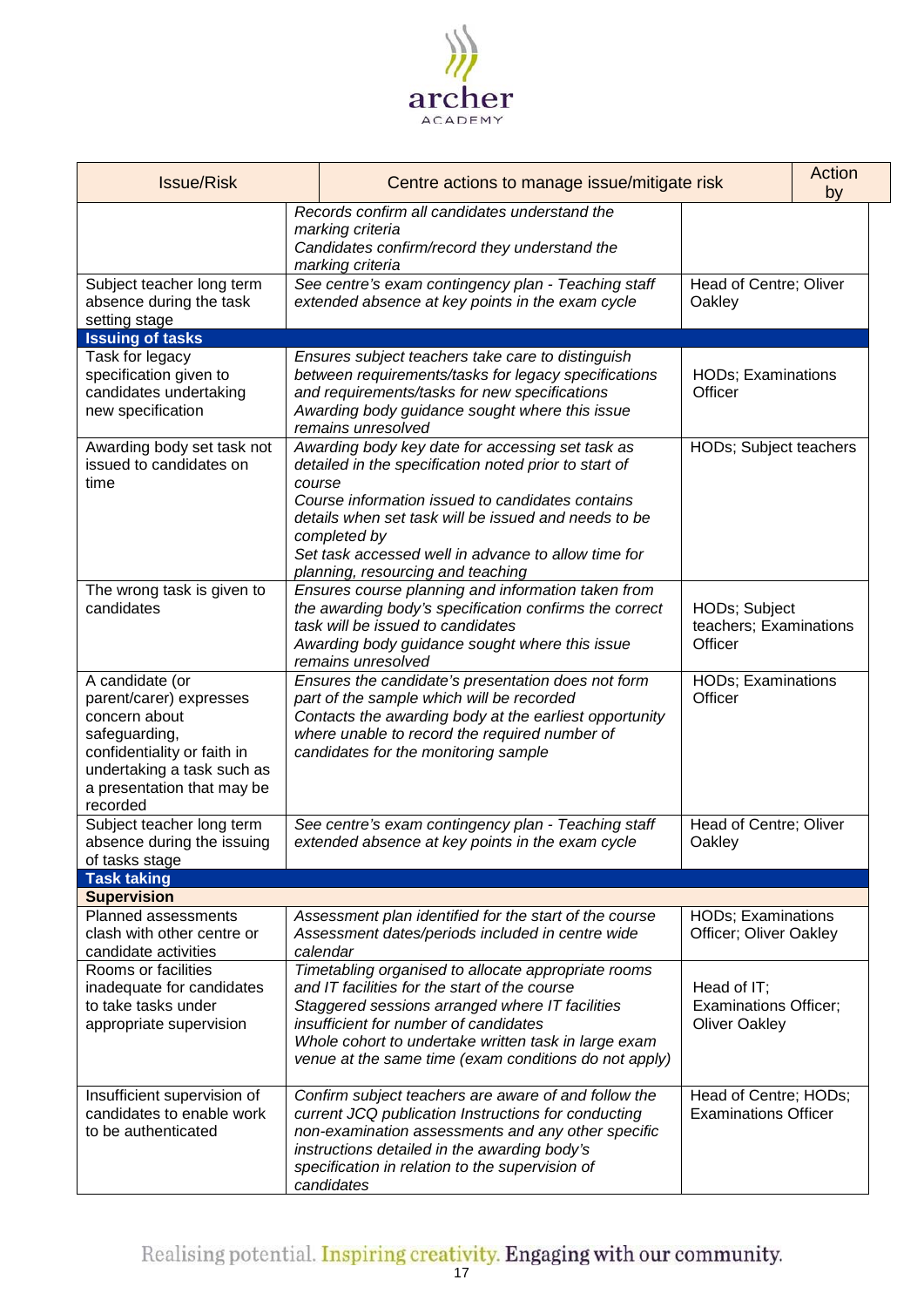

| <b>Issue/Risk</b>                                                                                                                                                      | Centre actions to manage issue/mitigate risk                                                                                                                                                                                                                                                                                                                                                                                                                                                                                                                                   |                                                                                     | Action<br>by |
|------------------------------------------------------------------------------------------------------------------------------------------------------------------------|--------------------------------------------------------------------------------------------------------------------------------------------------------------------------------------------------------------------------------------------------------------------------------------------------------------------------------------------------------------------------------------------------------------------------------------------------------------------------------------------------------------------------------------------------------------------------------|-------------------------------------------------------------------------------------|--------------|
|                                                                                                                                                                        | Confirm subject teachers understand their role and<br>responsibilities as detailed in the centre's non-<br>examination assessment policy                                                                                                                                                                                                                                                                                                                                                                                                                                       |                                                                                     |              |
| A candidate is suspected of<br>malpractice prior to<br>submitting their work for<br>assessment                                                                         | Instructions and processes in the current JCQ<br>publication Instructions for conducting non-examination<br>assessments (section 9 Malpractice) are followed<br>An internal investigation and where appropriate<br>internal disciplinary procedures are followed                                                                                                                                                                                                                                                                                                               | Head of Centre; Subject<br>Teachers; HODs;<br><b>Examinations Officer</b>           |              |
| Access arrangements were<br>not put in place for an<br>assessment where a<br>candidate is approved for<br>arrangements                                                 | Relevant staff are signposted to the JCQ publication A<br>guide to the special consideration process (section 2),<br>to determine the process to be followed to apply for<br>special consideration for the candidate                                                                                                                                                                                                                                                                                                                                                           | Examinations Officer;<br>Head of SEND and<br>Inclusion; HODs                        |              |
| <b>Advice and feedback</b>                                                                                                                                             |                                                                                                                                                                                                                                                                                                                                                                                                                                                                                                                                                                                |                                                                                     |              |
| Candidate claims<br>appropriate advice and<br>feedback not given by<br>subject teacher prior to<br>starting on their work                                              | Ensures a centre-wide process is in place for subject<br>teachers to record all information provided to<br>candidates before work begins as part of the centre's<br>quality assurance procedures<br>Regular monitoring of subject teacher completed<br>records and sign-off to confirm monitoring activity<br>Full records kept detailing all information and advice<br>given to candidates prior to starting on their work as<br>appropriate to the subject and component<br>Candidate confirms/records advice and feedback given<br>prior to starting on their work          | Lead Verifier; HODs;<br>Subject teachers                                            |              |
| Candidate claims no advice<br>and feedback given by<br>subject teacher during the<br>task-taking stage                                                                 | Ensures a centre-wide process is in place for subject<br>teachers to record all advice and feedback provided to<br>candidates during the task-taking stage as part of the<br>centre's quality assurance procedures<br>Regular monitoring of subject teacher completed<br>records and sign-off to confirm monitoring activity<br>Full records kept detailing all advice and feedback<br>given to candidates during the task-taking stage as<br>appropriate to the subject and component<br>Candidate confirms/records advice and feedback given<br>during the task-taking stage | Lead Verifier; HODs;<br>Subject teachers                                            |              |
| A third party claims that<br>assistance was given to<br>candidates by the subject<br>teacher over and above<br>that allowed in the<br>regulations and<br>specification | An investigation is conducted; candidates and subject<br>teacher are interviewed and statements recorded<br>where relevant<br>Records as detailed above are provided to confirm all<br>assistance given<br>Where appropriate, a suspected malpractice report is<br>submitted to the awarding body                                                                                                                                                                                                                                                                              | Head of Centre;<br><b>Examinations Officer;</b><br>HODs; Subject<br><b>Teachers</b> |              |
| Candidate does not<br>reference information from<br>published source                                                                                                   | Candidate is advised at a general level to reference<br>information before work is submitted for formal<br>assessment<br>Candidate is again referred to the JCQ document<br>Information for candidates: non-examination<br>assessments<br>Candidate's detailed record of his/her own research,<br>planning, resources etc. is regularly checked to ensure<br>continued completion                                                                                                                                                                                              | Subject teachers                                                                    |              |
| Candidate does not set out<br>references as required                                                                                                                   | Candidate is advised at a general level to review and<br>re-draft the set out of references before work is<br>submitted for formal assessment                                                                                                                                                                                                                                                                                                                                                                                                                                  | Subject teachers                                                                    |              |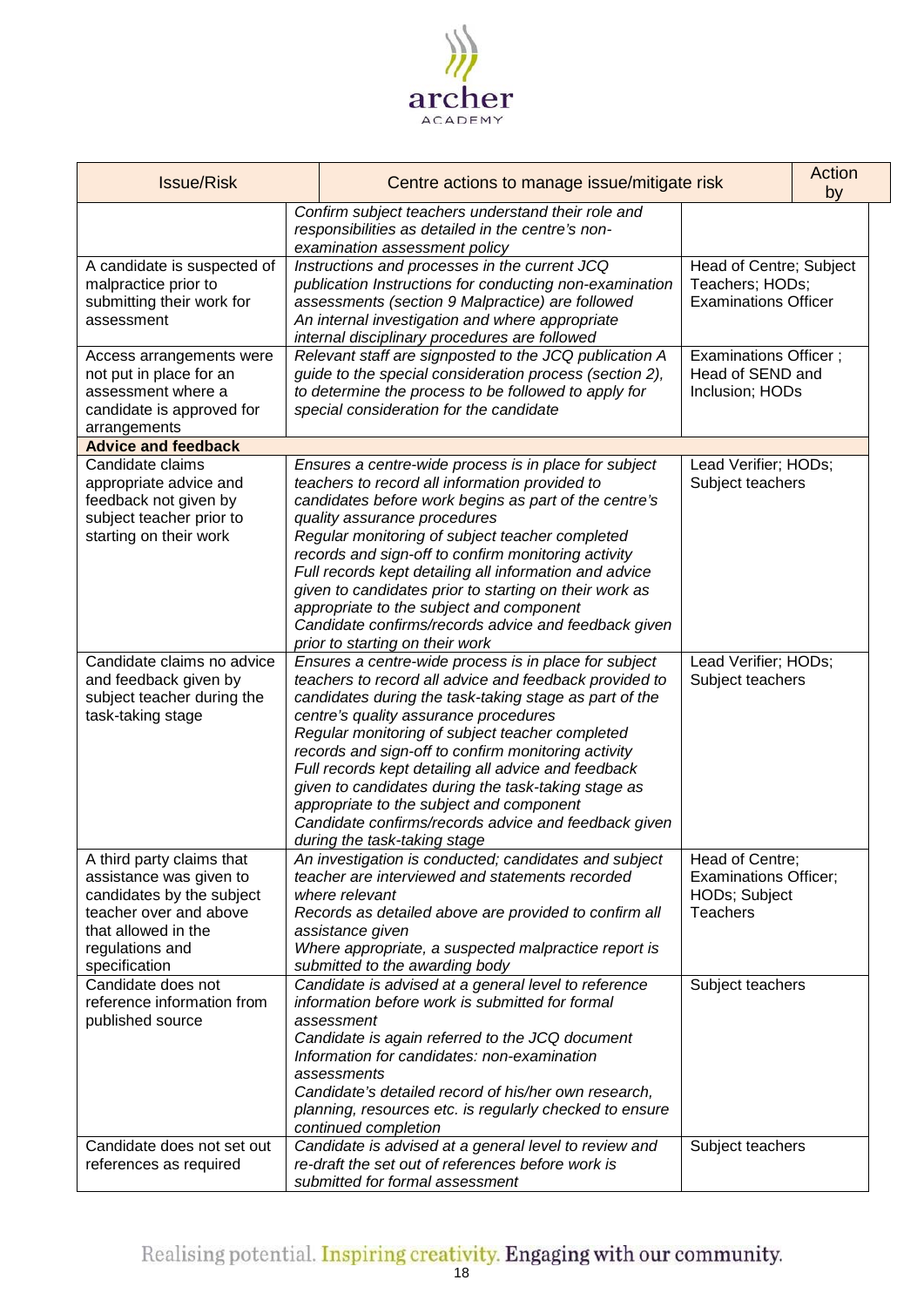

| Candidate is again referred to the JCQ document<br>Information for candidates: non-examination<br>assessments<br>Candidate's detailed record of his/her own research,<br>planning, resources etc. is regularly checked to ensure<br>continued completion<br>A separate supervised session(s) is arranged for the<br>Candidate joins the course                                                                                                                                                                                                                                                                                                    | Subject teachers; HODs                                 |
|---------------------------------------------------------------------------------------------------------------------------------------------------------------------------------------------------------------------------------------------------------------------------------------------------------------------------------------------------------------------------------------------------------------------------------------------------------------------------------------------------------------------------------------------------------------------------------------------------------------------------------------------------|--------------------------------------------------------|
|                                                                                                                                                                                                                                                                                                                                                                                                                                                                                                                                                                                                                                                   |                                                        |
| late after formally<br>candidate to catch up<br>supervised task taking has<br>started                                                                                                                                                                                                                                                                                                                                                                                                                                                                                                                                                             |                                                        |
| Candidate moves to<br>Awarding body guidance is sought to determine what<br>another centre during the<br>can be done depending on the stage at which the<br>move takes place<br>course                                                                                                                                                                                                                                                                                                                                                                                                                                                            | <b>Examinations Officer</b>                            |
| An excluded student wants<br>The awarding body specification is checked to<br>to complete his/her non-<br>determine if the specification is available to a<br>Pastoral Head;<br>candidate outside mainstream education<br>examination assessment(s)<br><b>HODs</b><br>If so, arrangements for supervision, authentication and<br>marking are made separately for the candidate                                                                                                                                                                                                                                                                    | Head of Centre;<br><b>Examinations Officer;</b>        |
| <b>Resources</b>                                                                                                                                                                                                                                                                                                                                                                                                                                                                                                                                                                                                                                  |                                                        |
| A candidate augments<br>Preparatory notes and the work to be assessed are<br>of IT<br>notes and resources<br>collected in and kept secure between formally<br>between formally<br>supervised sessions<br>Where memory sticks are used by candidates, these<br>supervised sessions<br>are collected in and kept secure between formally<br>supervised sessions<br>Where work is stored on the centre's network, access<br>for candidates is restricted between formally<br>supervised sessions                                                                                                                                                     | Subject teachers; Head                                 |
| A candidate fails to<br>Candidate's detailed record of his/her own research,<br>planning, resources etc. is checked to confirm all the<br>acknowledge sources on<br>work that is submitted for<br>sources used, including books, websites and<br>audio/visual resources<br>assessment<br>Awarding body guidance is sought on whether the<br>work of the candidate should be marked where<br>candidate's detailed records acknowledges sources<br>appropriately<br>Where confirmation is unavailable from candidate's<br>records, awarding body guidance is sought and/or a<br>mark of zero is submitted to the awarding body for the<br>candidate | <b>Examinations Officer;</b><br>HODs; Subject teachers |
| <b>Word and time limits</b>                                                                                                                                                                                                                                                                                                                                                                                                                                                                                                                                                                                                                       |                                                        |
| A candidate is penalised by<br>Records confirm the awarding body specification has<br>the awarding body for<br>been checked to determine if word or time limits are<br>exceeding word or time<br>mandatory<br>limits<br>Where limits are for guidance only, candidates are<br>discouraged from exceeding them<br>Candidates confirm/record any information provided to<br>them on word or time limits is known and understood                                                                                                                                                                                                                     | Subject teachers                                       |
| <b>Collaboration and group work</b>                                                                                                                                                                                                                                                                                                                                                                                                                                                                                                                                                                                                               |                                                        |
| Candidates have worked in<br>Records confirm the awarding body specification has<br>groups where the awarding<br>been checked to determine if group work is permitted<br>Awarding body guidance sought where this issue<br>body specification states<br>this is not permitted<br>remains unresolved<br>Officer<br><b>Authentication procedures</b>                                                                                                                                                                                                                                                                                                | Subject teachers; Head<br>of Centre; Examinations      |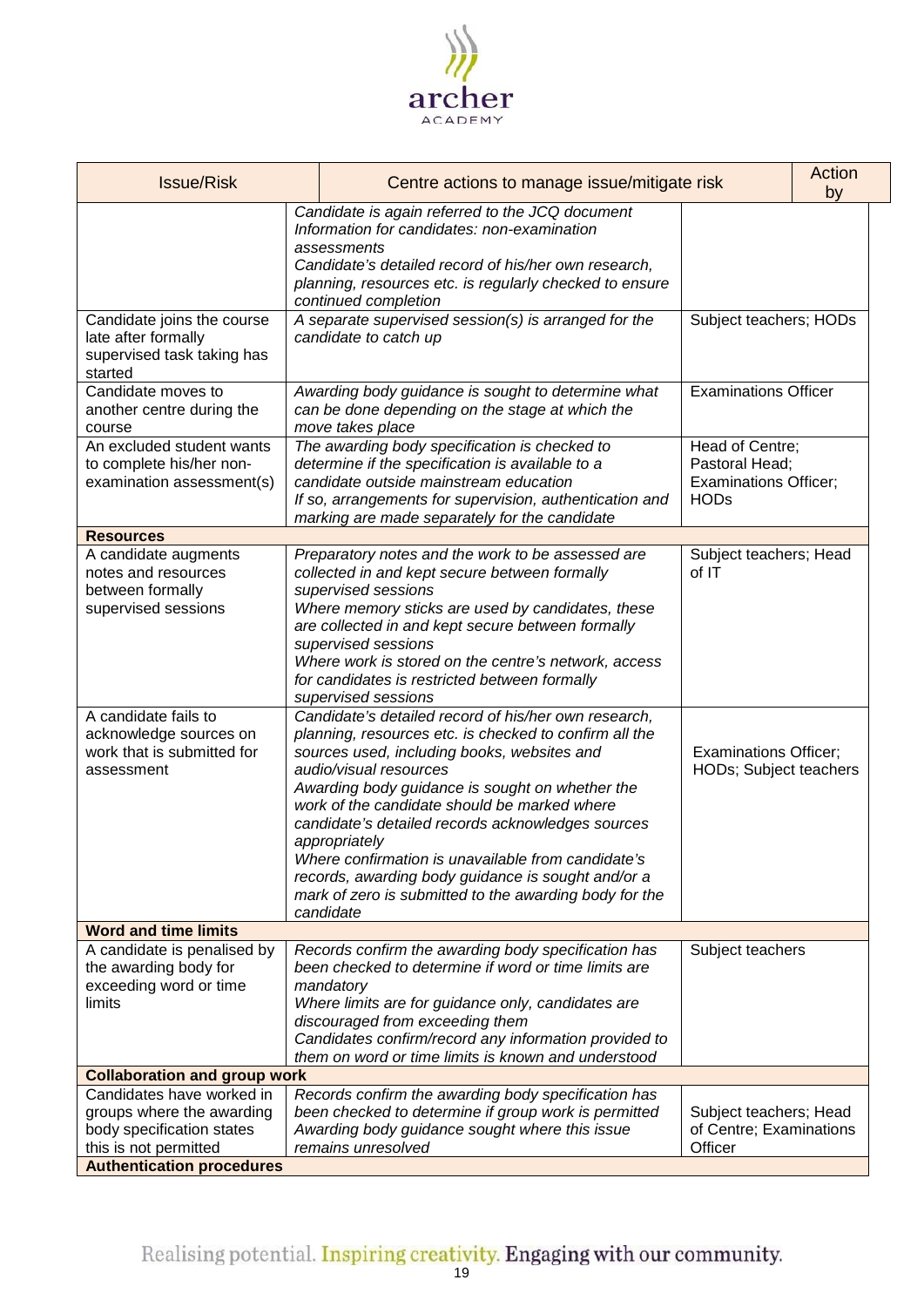

| <b>Issue/Risk</b>                                                                                                                                            |        | Centre actions to manage issue/mitigate risk                                                                                                                                                                                                                                                                                                                                                                                                                                                                                                                                                                                                                 |                                                                           | Action<br>by |
|--------------------------------------------------------------------------------------------------------------------------------------------------------------|--------|--------------------------------------------------------------------------------------------------------------------------------------------------------------------------------------------------------------------------------------------------------------------------------------------------------------------------------------------------------------------------------------------------------------------------------------------------------------------------------------------------------------------------------------------------------------------------------------------------------------------------------------------------------------|---------------------------------------------------------------------------|--------------|
| A teacher has doubts about<br>the authenticity of the work<br>submitted by a candidate<br>for internal assessment<br>Candidate plagiarises other<br>material |        | Records confirm subject staff have been made aware<br>of the JCQ document Teachers sharing assessment<br>material and candidates' work<br>Records confirm that candidates have been issued<br>with the current JCQ document Information for<br>candidates: non-examination assessments<br>Candidates confirm/record that they understand what<br>they need to do to comply with the regulations for non-<br>examination assessments as outlined in the JCQ<br>document Information for candidates: non-examination<br>assessments<br>The candidate's work is not accepted for assessment<br>A mark of zero is recorded and submitted to the<br>awarding body | Head of Centre;<br><b>Examinations Officer;</b><br>HODs; Subject teachers |              |
| Candidate does not sign<br>their authentication<br>statement/declaration                                                                                     |        | Records confirm that candidates have been issued<br>with the current JCQ document Information for<br>candidates: non-examination assessments<br>Candidates confirm/record they understand what they<br>need to do to comply with the regulations as outlined in<br>the JCQ document Information for candidates: non-<br>examination assessments<br>Declaration is checked for signature before accepting<br>the work of a candidate for formal assessment                                                                                                                                                                                                    | Lead Internal Verifier,<br>Subject teacher                                |              |
| Subject teacher not<br>available to sign<br>authentication forms                                                                                             |        | Ensures a centre-wide process is in place for subject<br>teachers to sign authentication forms at the point of<br>marking candidates work as part of the centre's quality<br>assurance procedures                                                                                                                                                                                                                                                                                                                                                                                                                                                            | Lead Internal Verifier,<br>Subject teacher                                |              |
| <b>Presentation of work</b>                                                                                                                                  |        |                                                                                                                                                                                                                                                                                                                                                                                                                                                                                                                                                                                                                                                              |                                                                           |              |
| Candidate does not fully<br>complete the awarding<br>body's cover sheet that is<br>attached to their worked<br>submitted for formal<br>assessment            |        | Cover sheet is checked to ensure it is fully completed<br>before accepting the work of a candidate for formal<br>assessment                                                                                                                                                                                                                                                                                                                                                                                                                                                                                                                                  | Subject teacher                                                           |              |
| <b>Keeping materials secure</b>                                                                                                                              |        |                                                                                                                                                                                                                                                                                                                                                                                                                                                                                                                                                                                                                                                              |                                                                           |              |
| Candidates work between<br>formal supervised sessions<br>is not securely stored                                                                              |        | Records confirm subject teachers are aware of and<br>follow current JCQ publication Instructions for<br>conducting non-examination assessments<br>Regular monitoring/internal audit ensures subject<br>teacher use of appropriate secure storage                                                                                                                                                                                                                                                                                                                                                                                                             | Lead Internal Verifier;<br><b>HODs</b>                                    |              |
| Adequate secure storage<br>not available to subject<br>teacher                                                                                               | course | Records confirm adequate/sufficient secure storage is<br>available to subject teacher prior to the start of the<br>Alternative secure storage sourced where required                                                                                                                                                                                                                                                                                                                                                                                                                                                                                         | Subject teachers;<br><b>HODs; Examinations</b><br>Officer                 |              |
| Task marking - externally assessed components                                                                                                                |        |                                                                                                                                                                                                                                                                                                                                                                                                                                                                                                                                                                                                                                                              |                                                                           |              |
| A candidate is absent on<br>the day of the examiner<br>visit for an acceptable<br>reason                                                                     |        | Awarding body guidance is sought to determine if<br>alternative assessment arrangements can be made for<br>the candidate<br>If not, eligibility for special consideration is explored<br>and a request submitted to the awarding body where<br>appropriate                                                                                                                                                                                                                                                                                                                                                                                                   | HODs/ Subject<br>teachers; Examinations<br>Officer                        |              |
| A candidate is absent on<br>the day of the examiner<br>visit for an unacceptable<br>reason<br>Task marking - internally assessed components                  |        | The candidate is marked absent on the attendance<br>register                                                                                                                                                                                                                                                                                                                                                                                                                                                                                                                                                                                                 | Subject teachers;<br><b>Examinations Officer</b>                          |              |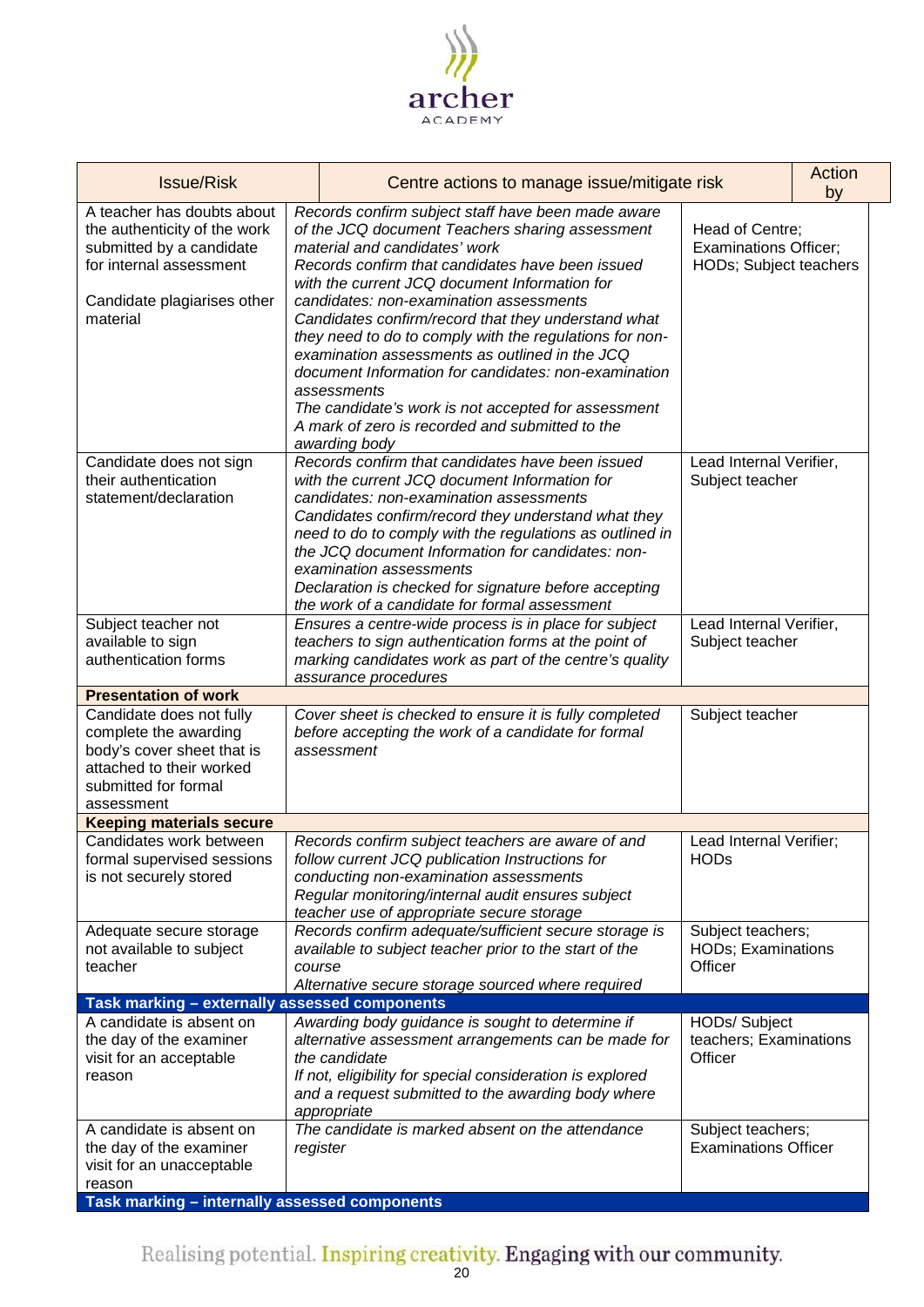

| <b>Issue/Risk</b>                                                                                           | Centre actions to manage issue/mitigate risk |                                                                                                                                                                                                                                                                                                                                                                                                                                                                                                                                                                                                                                                                                                                 | Action<br>by                                                              |  |
|-------------------------------------------------------------------------------------------------------------|----------------------------------------------|-----------------------------------------------------------------------------------------------------------------------------------------------------------------------------------------------------------------------------------------------------------------------------------------------------------------------------------------------------------------------------------------------------------------------------------------------------------------------------------------------------------------------------------------------------------------------------------------------------------------------------------------------------------------------------------------------------------------|---------------------------------------------------------------------------|--|
| A candidate submits little or<br>no work                                                                    |                                              | Where a candidate submits no work, the candidate is<br>recorded as absent when marks are submitted to the<br>awarding body<br>Where a candidate submits little work, the work<br>produced is assessed against the assessment criteria<br>and a mark allocated appropriately; where the work<br>does not meet any of the assessment criteria a mark of<br>zero is submitted to the awarding body                                                                                                                                                                                                                                                                                                                 | Subject teachers                                                          |  |
| A candidate is unable to<br>finish their work for<br>unforeseen reason                                      |                                              | Relevant staff are signposted to the JCQ publication A<br>guide to the special consideration process (section 5),<br>to determine eligibility and the process to be followed<br>for shortfall in work                                                                                                                                                                                                                                                                                                                                                                                                                                                                                                           | Subject teachers;<br><b>Examinations Officer</b>                          |  |
| The work of a candidate is<br>lost or damaged                                                               |                                              | Relevant staff are signposted to the JCQ publication<br>Instructions for conducting non-examination<br>assessments (section 8), to<br>determine eligibility and the process to be followed for<br>lost or damaged work                                                                                                                                                                                                                                                                                                                                                                                                                                                                                          | Subject teachers;<br><b>Examinations Officer</b>                          |  |
| Candidate malpractice is<br>discovered                                                                      |                                              | Instructions and processes in the current JCQ<br>publication Instructions for conducting non-examination<br>assessments (section 9 Malpractice) are followed<br>Investigation and reporting procedures in the current<br>JCQ publication Suspected Malpractice in<br>Examinations and Assessments are followed<br>Appropriate internal disciplinary procedures are also<br>followed                                                                                                                                                                                                                                                                                                                             | Head of Centre;<br><b>Examinations Officer;</b><br>HODs; Subject teachers |  |
| A teacher marks the work<br>of his/her own child                                                            |                                              | A conflict of interest is declared by informing the<br>awarding body that a teacher is teaching his/her own<br>child at the start of the course<br>Marked work of said child is submitted for moderation<br>whether part of the sample requested or not                                                                                                                                                                                                                                                                                                                                                                                                                                                         | Head of Centre;<br><b>Examinations Officer;</b><br>HODs; Subject teachers |  |
| An extension to the<br>deadline for submission of<br>marks is required for a<br>legitimate reason           |                                              | Awarding body is contacted to determine if an<br>extension can be granted<br>Relevant staff are signposted to the JCQ publication A<br>guide to the special consideration process (section 5),<br>to determine eligibility and the process to be followed<br>for non-examination assessment extension                                                                                                                                                                                                                                                                                                                                                                                                           | <b>Examinations Officer;</b><br>HODs; Subject teachers                    |  |
| After submission of marks,<br>it is discovered that the<br>wrong task was given to<br>candidates            |                                              | Awarding body is contacted for guidance<br>Relevant staff are signposted to the JCQ publication A<br>guide to the special consideration process (section 2),<br>to determine eligibility and the process to be followed<br>to apply for special consideration for candidates                                                                                                                                                                                                                                                                                                                                                                                                                                    | <b>Examinations Officer;</b><br>HODs; Subject teachers                    |  |
| A candidate wishes to<br>appeal/request a review of<br>the marks awarded for their<br>work by their teacher |                                              | Candidates are informed of the marks they have been<br>awarded for their work prior to the marks being<br>submitted to the awarding body<br>Records confirm candidates have been informed of<br>their marks<br>Candidates are informed that these marks are subject<br>to change through the awarding body's moderation<br>process<br>Candidates are informed of their marks to the<br>timescale identified in the centre's internal appeals<br>procedure and prior to the internal deadline set by the<br>Examinations Officer for the submission of marks<br>Through the candidate exam handbook, candidates<br>are made aware of the centre's internal appeals<br>procedures and timescale for submitting an | Head of Centre;<br><b>Examinations Officer;</b><br>HODs; Subject teachers |  |